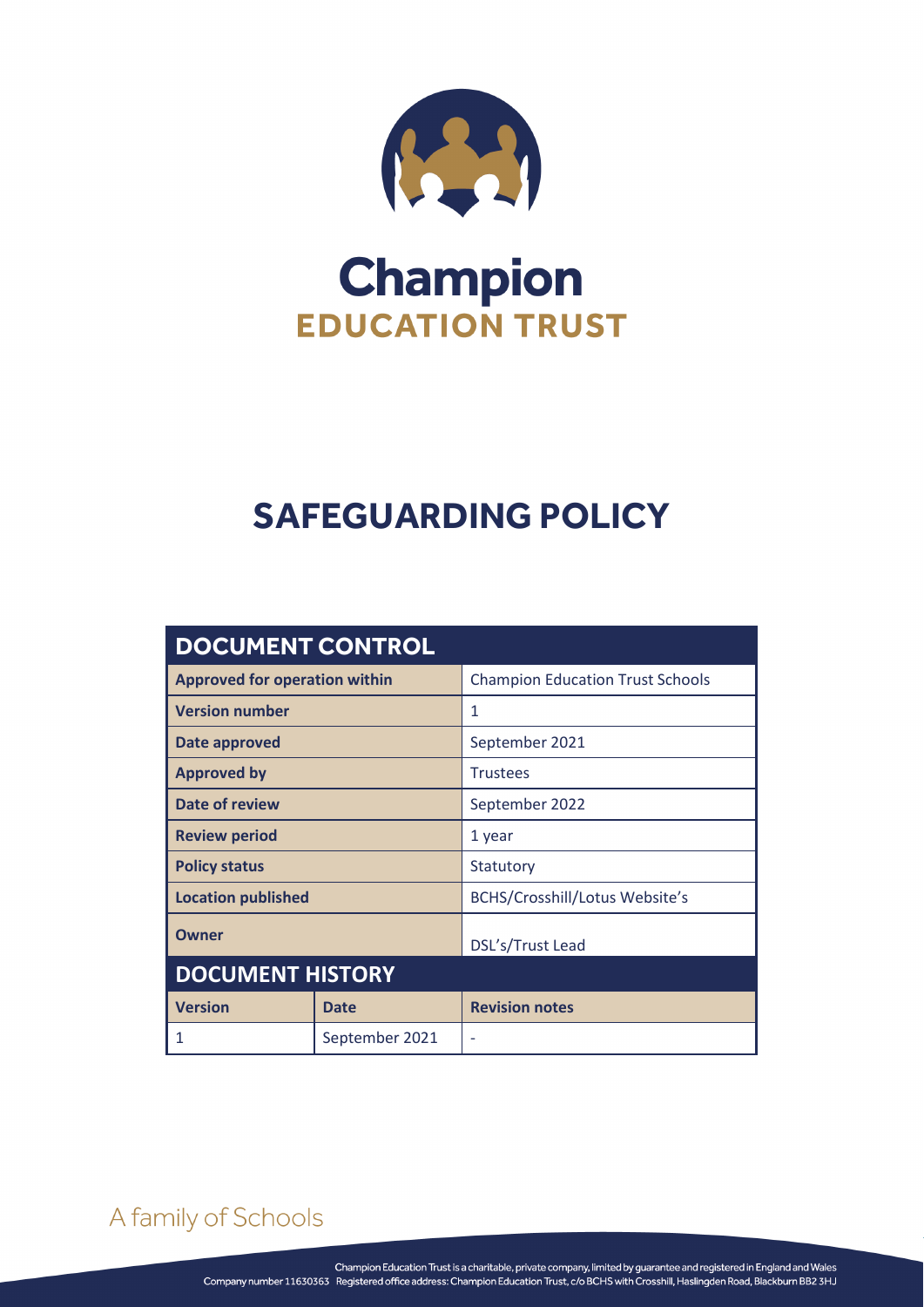## **CHAMPION EDUCATION TRUST SAFEGUARDING POLICY**

## **CONTENTS**

**Page**

| <b>SCOPE</b>                                                                                        | $\overline{\mathbf{3}}$ |
|-----------------------------------------------------------------------------------------------------|-------------------------|
| <b>CHILDREN WHO MAYBE PARTICULARLY VULNERABLE</b>                                                   | 4                       |
| <b>ROLES AND RESPONSIBILITIES</b>                                                                   | 5                       |
| <b>RECOGNISING AND RESPONDING TO SAFEGUARDING CONCERNS</b>                                          | 8                       |
| <b>SPECIFIC SAFEGUARDING CIRCUMSTANCES</b>                                                          | 111                     |
| <b>SUPPORT FOR THOSE INVOLVED IN A CHILD PROTECTION ISSUE</b>                                       | 185                     |
| <b>SAFER RECRUITMENT</b>                                                                            | 186                     |
| <b>ALLEGATIONS OF ABUSE</b>                                                                         | 207                     |
| <b>CONFIDENTIALITY, INFORMATION SHARING &amp; RECORD KEEPING</b>                                    | 18                      |
| POLICIES THAT OFFER ADDITIONAL SAFEGUARDING INFORMATION/LINKS:                                      | 229                     |
| <b>APPENDIX A: WORKING WELL WITH CHILDREN AND FAMILIES IN LANCASHIRE -</b><br><b>LEVELS OF NEED</b> | 230                     |
| <b>APPENDIX B: SUGGESTED SINGLE CENTRAL RECORD TEMPLATE</b>                                         | 252                     |
| <b>APPENDIX C: CROSSHILL CONTACT DETAILS</b>                                                        | 23                      |
| <b>APPENDIX D: BCHS CONTACT DETAILS</b>                                                             | 24                      |
| <b>APPENDIX E: LOTUS CONTACT DETAILS</b>                                                            | 25                      |
| <b>APPENDIX F: MISSING FROM EDUCATION RISK ASSESSMENT PROFORMA 26</b>                               |                         |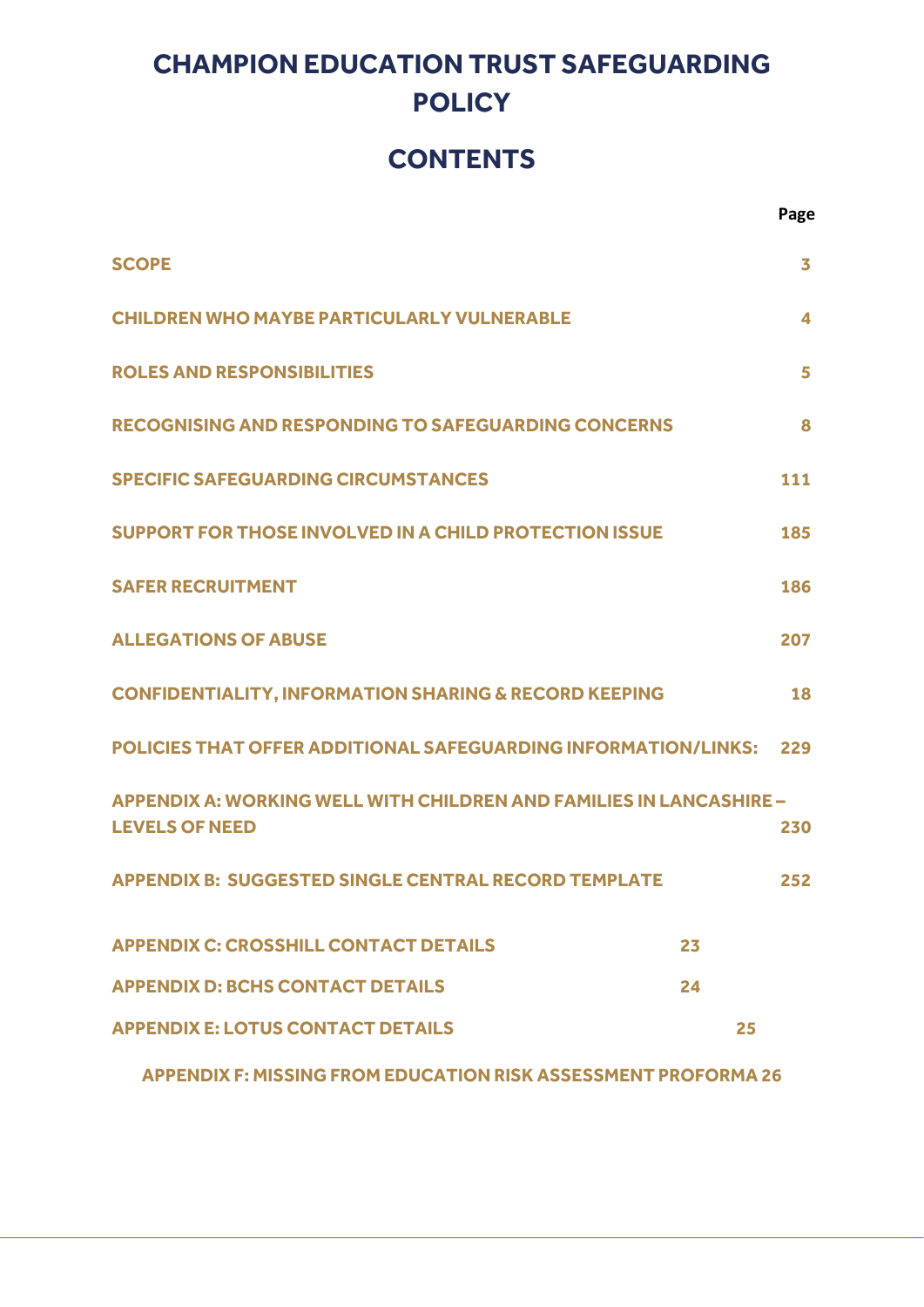## **SCOPE**

<span id="page-2-0"></span>Safeguarding and promoting the welfare of children is everybody's responsibility.

Champion Education Trust recognise our moral and statutory responsibility to safeguard and promote the welfare of all pupils at the schools within our Trust and endeavour to provide a safe and welcoming environment where children are respected and valued.

Safeguarding and promoting the welfare of children refers to the process of protecting children from maltreatment, preventing the impairment of health or development, ensuring that children grow up in circumstances consistent with the provision of safe and effective care and taking action to enable all children to have the best outcomes<sup>1</sup>:

- Each school's responsibility to safeguard and promote the welfare of children is of paramount importance and everyone's responsibility
- Safer children make more successful learners
- Representatives of the whole-school community of pupils, parents/carers, staff and governors will be involved in policy development and review
- Policies will be reviewed at least annually to ensure their currency and effectiveness
- We endeavour to provide a safe and welcoming environment where children are respected and valued

Where it is believed that a child is at risk of or is suffering significant harm, the individual school will follow the procedures set out by our local Safeguarding Children Partnership arrangements. [https://panlancashirescb.proceduresonline.com/chapters/contents.html#ind\\_cases](https://panlancashirescb.proceduresonline.com/chapters/contents.html#ind_cases) 

**Prevention and early support:** Each School within the Trust is committed to early help and identification of unmet needs and vulnerabilities. Each school will work in partnership with other agencies to promote the welfare of pupils and keep children safe. We recognise that effective safeguarding systems are those which:

• Put the child's needs first;

**.** 

- Provide children with a voice;
- Promote identification of early help;
- Encourage multi-agency working and sharing of information.

Early support and intervention to address unmet needs can be either single agency (such as within school) or multi-agency as part of the Child and Family (CAF) assessment and plan. All staff who are in positions to assess a child's needs should be aware of the CAF process and how to support a child/ family using this process. They should also be aware of and undertake the role of Lead Professional appropriately.

Our overall response will be in accordance with Working Well with Children and Families in Lancashire, which sets out the principles by which practitioners in Blackburn with Darwen, Blackpool and Lancashire will work with children and families. It includes levels of need which assist all those whose

<span id="page-2-1"></span><sup>1</sup> Working Together to Safeguard Children 2018 & Keeping Children Safe in Education 2021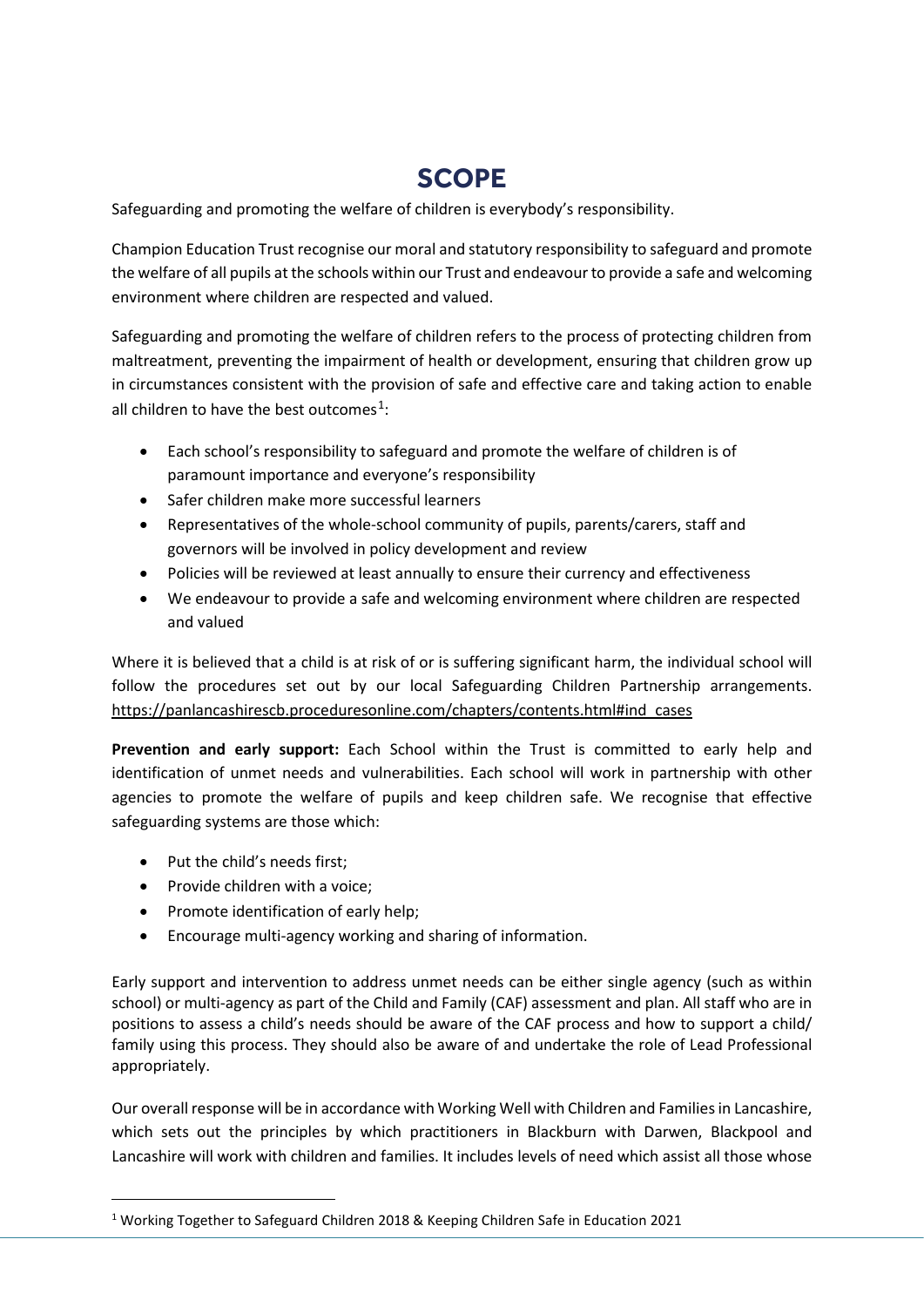work brings them into contact with children, young people and their families (including the unborn child) to identify the level of help and protection required to ensure children grow up in circumstances that achieve their best outcomes. (see Appendix A).

## **CHILD PROTECTION**

Where it is believed that a child is at risk of or is suffering significant harm, the school will follow the procedures set out by our local Safeguarding Children Partnership arrangements as identified on Page 9 of this policy.

[https://panlancashirescb.proceduresonline.com/chapters/contents.html#ind\\_cases](https://panlancashirescb.proceduresonline.com/chapters/contents.html#ind_cases) 

- To provide all staff with the necessary information to enable them to meet their child protection responsibilities
- To ensure consistent good practice
- To demonstrate the school's commitment with regard to child protection to pupils, parents and other partners
- To contribute to the school's safeguarding portfolio

**Protection:** All staff and volunteers are trained to recognise and respond to child protection issues such abuse and neglect. All staff and volunteers are expected to be vigilant and must act quickly when they suspect a child is suffering, or is likely to suffer harm.

**Staff** refers to all those working for or on behalf of a school within the Trust, full time or part time, in either a paid or voluntary capacity.

**Child** refers to all young people who have not yet reached their 18th birthday.

**Parent/Carer** refers to birth parents and other adults who are in a parenting role, for example stepparents, foster carers and adoptive parents or legal guardian

**Vulnerable Adults** refers to adults who are parents or carers who have care and support needs who may also be at risk of abuse and neglect. Each school will ensure they follow procedures outlined by the Local Safeguarding Adult Board [www.lsab.org.uk](http://www.lsab.org.uk/) and seek advice from the **Adult Safeguarding Team**.

**Children's Safeguarding Assurance Partnership (CSAP)** refers to the combined partnership arrangements (replacing LSCBs) between Blackburn with Darwen, Blackpool and Lancashire Local Authorities, Health and Lancashire Constabulary that support and enable local organisations to work together in a system that delivers positive outcomes and working relationships (as identified in **[Working Together to Safeguard Children 2018\)](https://www.gov.uk/government/publications/working-together-to-safeguard-children--2).**

## <span id="page-3-0"></span>**CHILDREN WHO MAY BE PARTICULARLY VULNERABLE**

It is vital that children receive the right help and support at the right time to address unmet needs and identify risks to prevent issues from escalating.

**To ensure that all of our pupils receive equal protection, we will give special consideration to children who are:** 

- Disabled or have Special Educational Needs (with or without a Health Care Plan);
- Young carers
- Affected by Adverse Childhood Experiences such as parental substance misuse, adult mental ill health or domestic abuse;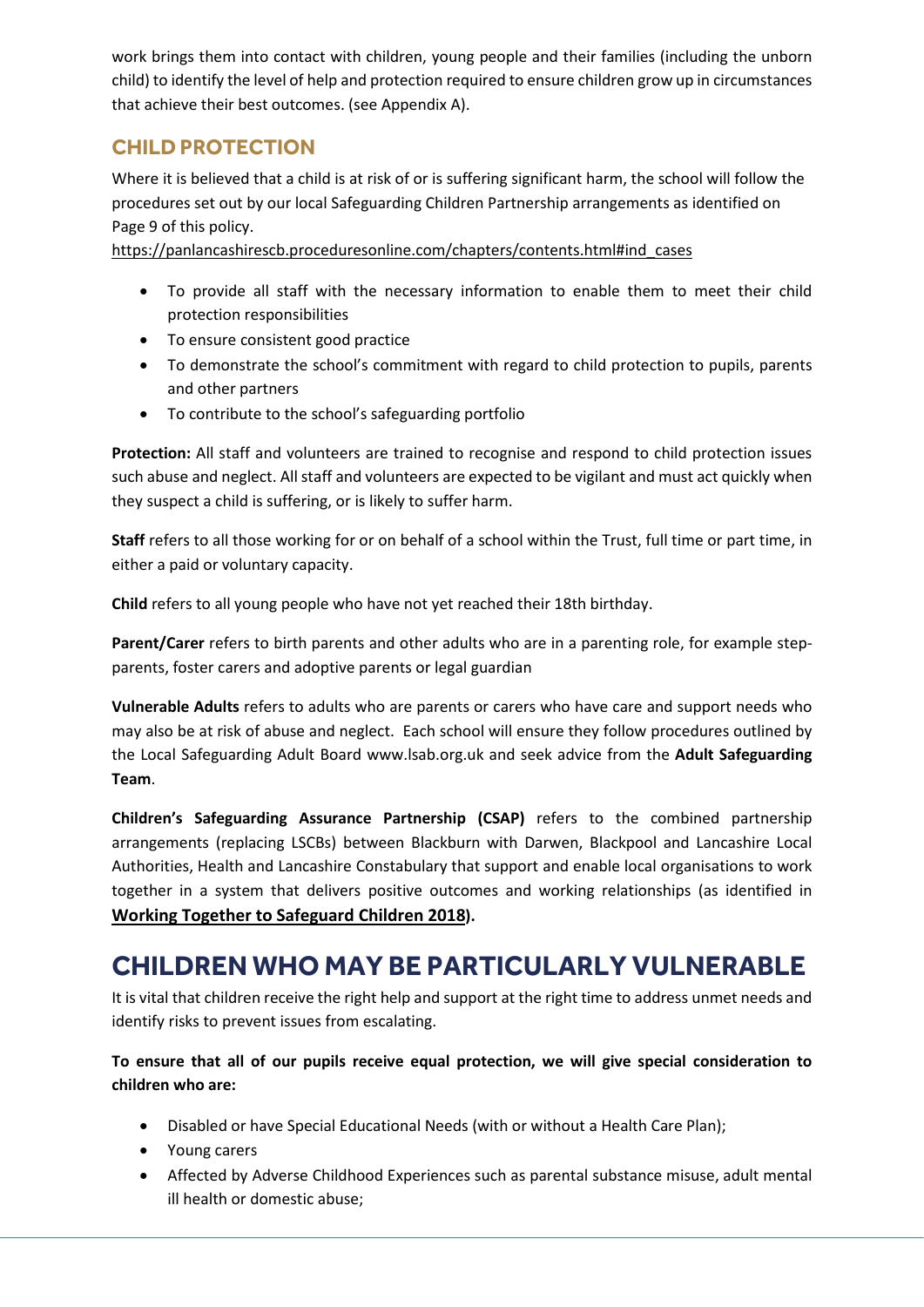- Asylum seekers;
- Regularly absent from school;
- Attending alternative provision or subject to a managed move;
- Living away from home (frequent movers);
- Vulnerable to being bullied, or engaging in bullying;
- Living in temporary accommodation;
- Living a transient lifestyle;
- Living in chaotic and unsupportive home situations;
- Vulnerable to discrimination and maltreatment on the grounds of race, ethnicity, religion or sexuality;
- Involved directly or indirectly in prostitution or child trafficking;
- Speakers of another first language;
- Subject to a Child Protection Plan;
- Exhibiting any changing behaviours or risk taking behaviours that cause concerns;
- Children In Our Care/Care-experienced;
- Privately fostered.

<span id="page-4-0"></span>Additional information is also available on Page 11 of this policy: **[Specific Safeguarding Circumstances](#page-10-0)**

## **ROLES AND RESPONSIBILITIES**

All staff (including governors):

- Will have children's safeguarding training appropriate to their role and responsibility which is regularly updated. In addition, all staff members should receive at least annual updates which can be in the form of emails, bulletins, staff meetings/discussion and supervision;
- Should be aware of the signs of abuse and neglect;
- Should be aware of how to respond to specific safeguarding concerns as outlined in this policy;
- Have a responsibility to identify those children who may require early intervention support and what action to take to ensure they are supported appropriately;
- Have a responsibility to identify and respond to a child who is or likely to suffer significant harm (including online) and what action they must take, appropriate to their role;
- Must be aware of the importance of multi-agency partnership working and information sharing processes;
- Who work directly with children and can contribute to early support and safeguarding assessments must be aware of the risk sensible approach to safeguarding adopted in Blackburn with Darwen (BwD) or Blackpool.
- Have a responsibility to provide a safe environment in which children can learn.

The Trust and the governing body will ensure that:

- The school complies with their duties under legislation;
- All staff undergo safeguarding training (including online safety) on induction and at a minimum every 2 to 3 years' dependent upon their role;
- All school leaders and staff working directly with children read Part One of Keeping Children Safe in Education 2021;
- This Safeguarding and Child Protection Policy is consistent with CSAP requirements, reviewed and updated annually and made available publicly (available on each school website);
- Safeguarding training commissioned and/or delivered internally is in line with advice from CSAP and/or the Department for Education;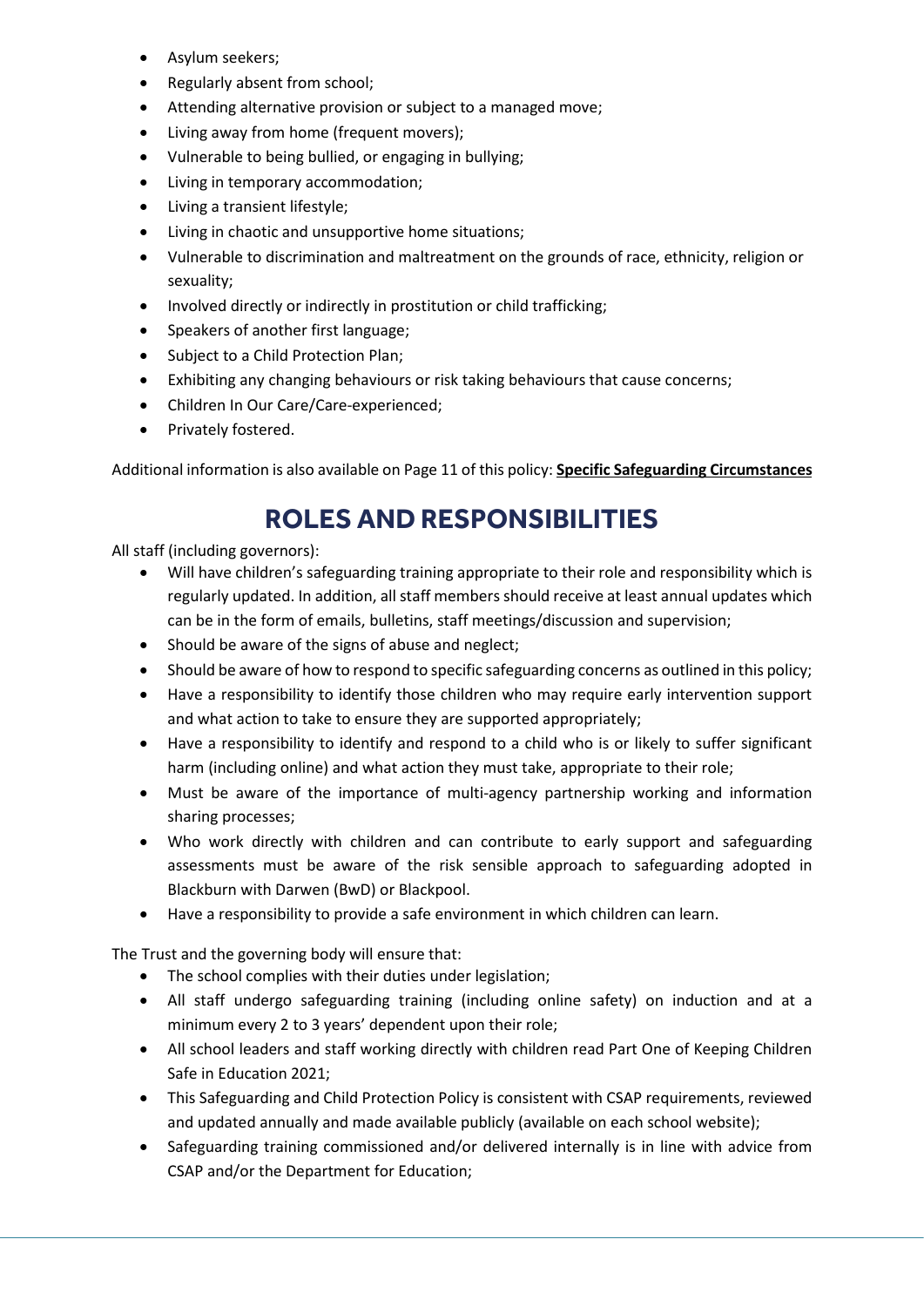- There are procedures in place for dealing with allegations of abuse made against members of staff including allegations made against the Headteacher and a nominated person is identified to liaise with the Local Area Designated Officer (LADO);
- Policies adopted by the Trust/Governing Body are disseminated, followed and understood by all staff;
- A member of staff from the Senior Leadership Team is appointed to the role of Designated Safeguarding Lead (DSL);
- Children are taught about safeguarding (including online) through teaching and learning opportunities, as part of providing a broad and balanced curriculum;
- There are written recruitment and selection procedures that include the requirement for appropriate pre-employment checks and at least one person on any appointment panel has undertaken safer recruitment training;
- There are procedures in place to handle allegations of abuse of children against other children (see page 12);
- There are appropriate safeguarding responses to children who go missing from education, particularly on repeat occasions, to help identify the risk of abuse and neglect including sexual abuse or exploitation and to help prevent the risks of their going missing in the future; see page 11;
- The child's wishes and feelings are taken into account when determining what action to take and what services to provide to protect individual children through ensuring there are systems in place for children to express their views and give feedback;
- They recognise the importance of information sharing between professionals and the Local Authority;
- Each school appoints a designated teacher to promote the educational achievement of children who are looked after and this person has appropriate training; and
- The school Online Safety Policy addresses the safety of children online and will ensure that appropriate filtering and monitoring systems are in place and effective, preventing access to inappropriate and/or illegal material.
- Each school considers the safety of children in accessing inappropriate material when accessing the internet and that appropriate filtering and monitoring systems are in place.
- Where reasonably possible, schools and colleges hold **more than one emergency contact number** for each pupil or student.

The Designated Safeguarding Lead (DSL):

The Designated Safeguarding Lead will take lead responsibility for safeguarding and child protection (including Online Safety) and will ensure detailed, accurate and secure written records of concerns and referrals are kept.

Each school will appoint one (or more) Deputy Designated Safeguarding Leads trained to the same level as the DSL, who will undertake those functions of the DSL in their absence. The DSL or Deputy DSL will always be available during school hours to discuss safeguarding concerns.

As identified in **[Keeping Children Safe in Education 2021](https://www.gov.uk/government/publications/keeping-children-safe-in-education--2)**, the responsibilities of the DSL include:

## **MANAGING REFERRALS**

In line with policy, the DSL is expected to:

• Refer cases of suspected abuse to the Children's Advice and Duty Service (CADS) as required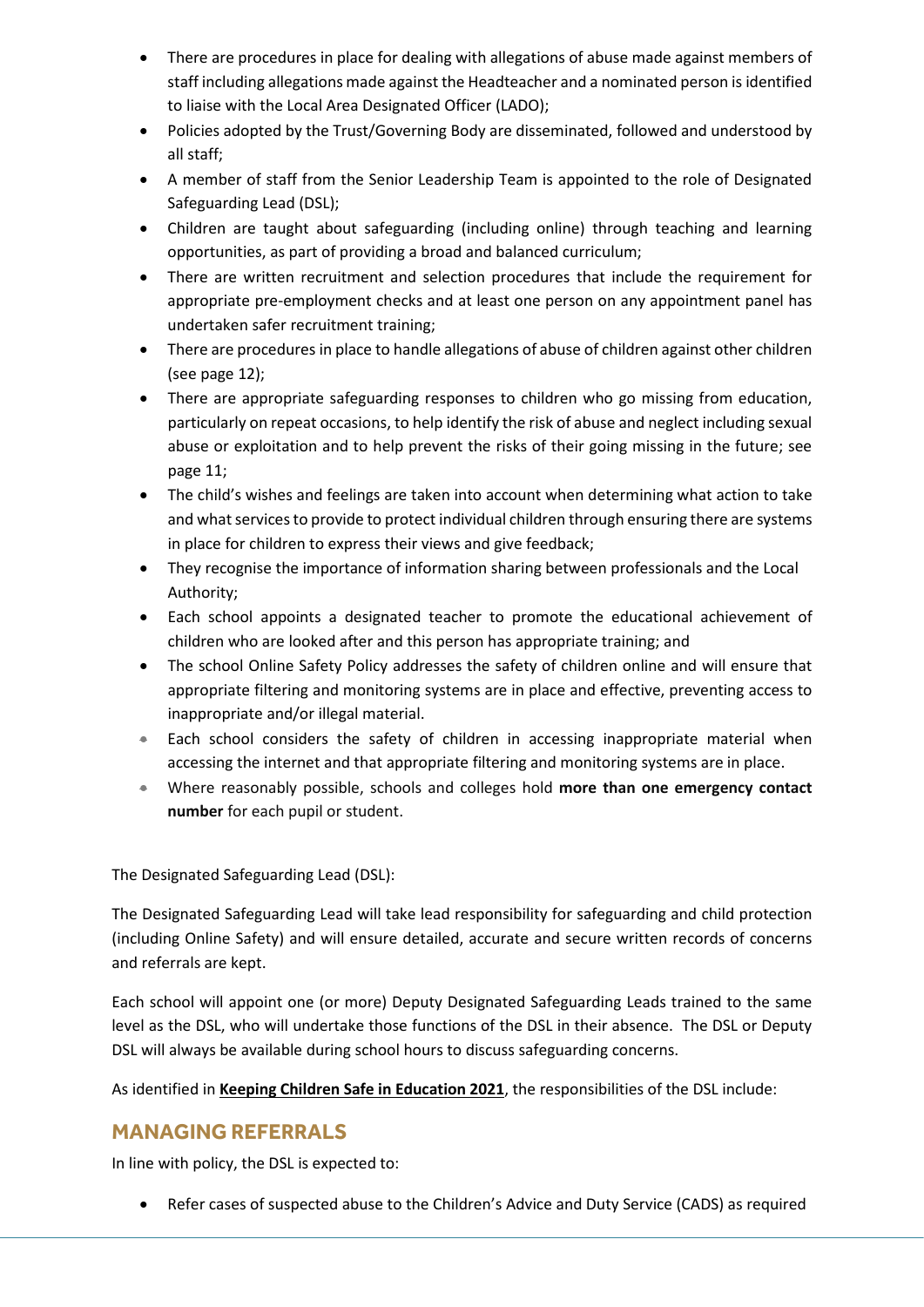- Provide support to staff who make referrals to CADS
- Refer cases to the Channel Panel where there is a radicalisation concern as required
- Provide support to staff who make referrals to the Channel panel
- Refer cases where a person is dismissed or left due to risk/harm to a child to the Disclosure and Barring Service (DBS) as required; and
- Refer cases where a crime may have been committed to the Police as required

### **WORKING WITH OTHERS**

The DSL is expected to:

- Act as a source of support, advice and expertise for all staff
- Act as a point of contact with the safeguarding partners;
- Liaise with the headteacher (or principal) to inform them of issues or ongoing enquires under Section 47 of the Children Act 1989 and police investigations;
- Liaise with the Local Authority Designated Officer (LADO) for all cases involving a staff member;
- Liaise with all staff on matters of safety and safeguarding when deciding whether to refer by liaising with relevant agencies;
- Liaise with the senior mental health lead where safeguarding concerns are linked to mental health
- Promote supportive engagement with parents and/or carers in safeguarding and promoting the welfare of children, including where families may be facing challenging circumstances; and
- Work with the headteacher and relevant strategic leads by knowing the welfare, safeguarding and child protection issues that children in need are experiencing, including:
- Ensuring that the school knows which children have, or have had, a social worker
- Supporting teaching staff to provide additional academic support or reasonable adjustments to help children who have, or have had a social worker reach their potential, even when statutory social care intervention has ended

### **TRAINING**

The DSL (and deputies) will undergo training that provides them with the knowledge and skills required to carry out the role. The training will be updated at least every two years and they will also undertake Prevent awareness training.

In addition, DSL skills and knowledge will be refreshed at regular intervals but at least annually, and may involve e-bulletins, meeting other DSLs or reading and digesting safeguarding developments.

The DSL (and deputies) will:

- Understand the assessment process for providing early help and intervention, for example through the Child and Family (CAF) process;
- Have a working knowledge of how Children's Social Care conduct child protection case conferences and child protection review conferences and be able to attend and contribute to these effectively when required to do so;
- Ensure members of staff have access to, and understand, the Schools Child Protection Policy and procedures, Behaviour Policy, Online Safety Policy, management of children missing education and staff Code of Conduct Policy, especially new and part time staff;
- Be alert to the specific needs of children in need, children with special educational needs and young carers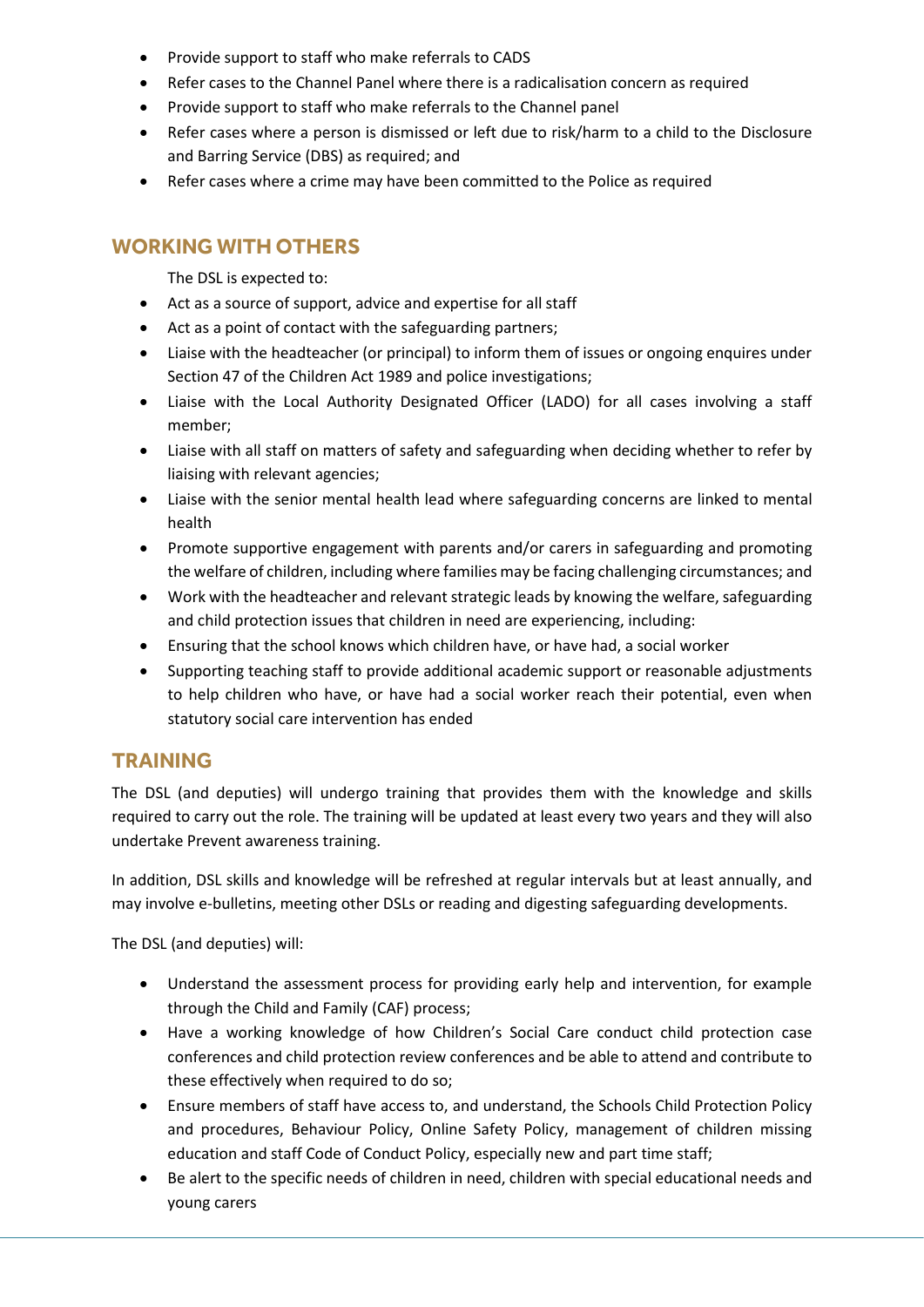- Be able to keep detailed, accurate, secure records of concerns and referrals
- Understand and support the school with regards to the requirement of the Prevent Duty and able to provide advice to school staff;
- Recognise the additional risks that children with Special Educational Needs and Disabilities (SEND) face online including online bullying, grooming and radicalisation; and
- Encourage a culture of listening to children and taking account of their wishes and feelings, among all staff, in any measures the school may put in place to protect them

### **RAISING AWARENESS**

The DSL will:

- Ensure the school policies are known and used appropriately;
- Ensure this policy is reviewed annually (as a minimum), the procedures and implementation are updated and reviewed regularly and will work with governing bodies or proprietors regarding this;
- Ensure the Child Protection Policy is available publicly and parents/carers are aware of the fact that referrals about suspected abuse or neglect may be made and the role of the school in this;
- Link with the local children's safeguarding partnership arrangements to make sure staff are aware of any training opportunities and the latest local policies on safeguarding;
- Be familiar with the Pan-Lancashire Children's Safeguarding Assurance Partnership arrangements (which replace the former LSCBs);
- Where children leave school, ensure their child protection file is transferred to the new school or college as soon as possible. This will be transferred separately from the main pupil file, ensuring secure transit and a confirmation of receipt is obtained;
- Help promote educational outcomes by sharing the information about the welfare, safeguarding and child protection issues that children who have or have had a social worker are experiencing with teachers and school and college leadership staff; and
- Understand the difficulties that children may have in approaching staff about their circumstances and consider how to build trusted relationships which facilitate communication.

## <span id="page-7-0"></span>**RECOGNISING AND RESPONDING TO SAFEGUARDING CONCERNS**

All staff should be aware of the signs of abuse and neglect and if they are unsure, should speak to the DSL. In exceptional circumstances or for advice and support, staff and the DSL can contact the Children's Advice and Duty Service (CADS) 01254 666400 for BWD or 01253 477299 for Blackpool

The Department for Education '*What to do if you're worried a child is being abused - advice for practitioners*' is guidance to help staff to identify child abuse and neglect and take appropriate action in response. All staff can access the guidance at:

[https://www.gov.uk/government/publications/what-to-do-if-youre-worried-a-child-is-being-abused-](https://www.gov.uk/government/publications/what-to-do-if-youre-worried-a-child-is-being-abused--2) [-2](https://www.gov.uk/government/publications/what-to-do-if-youre-worried-a-child-is-being-abused--2) 

All staff should be able to identify actions required when they have a safeguarding concern. Page 22 of **[Keeping Children Safe in Education 2021](https://www.gov.uk/government/publications/keeping-children-safe-in-education--2)** provides a detailed flowchart '*Actions where there are concerns about a child*' which will be made visible to all staff.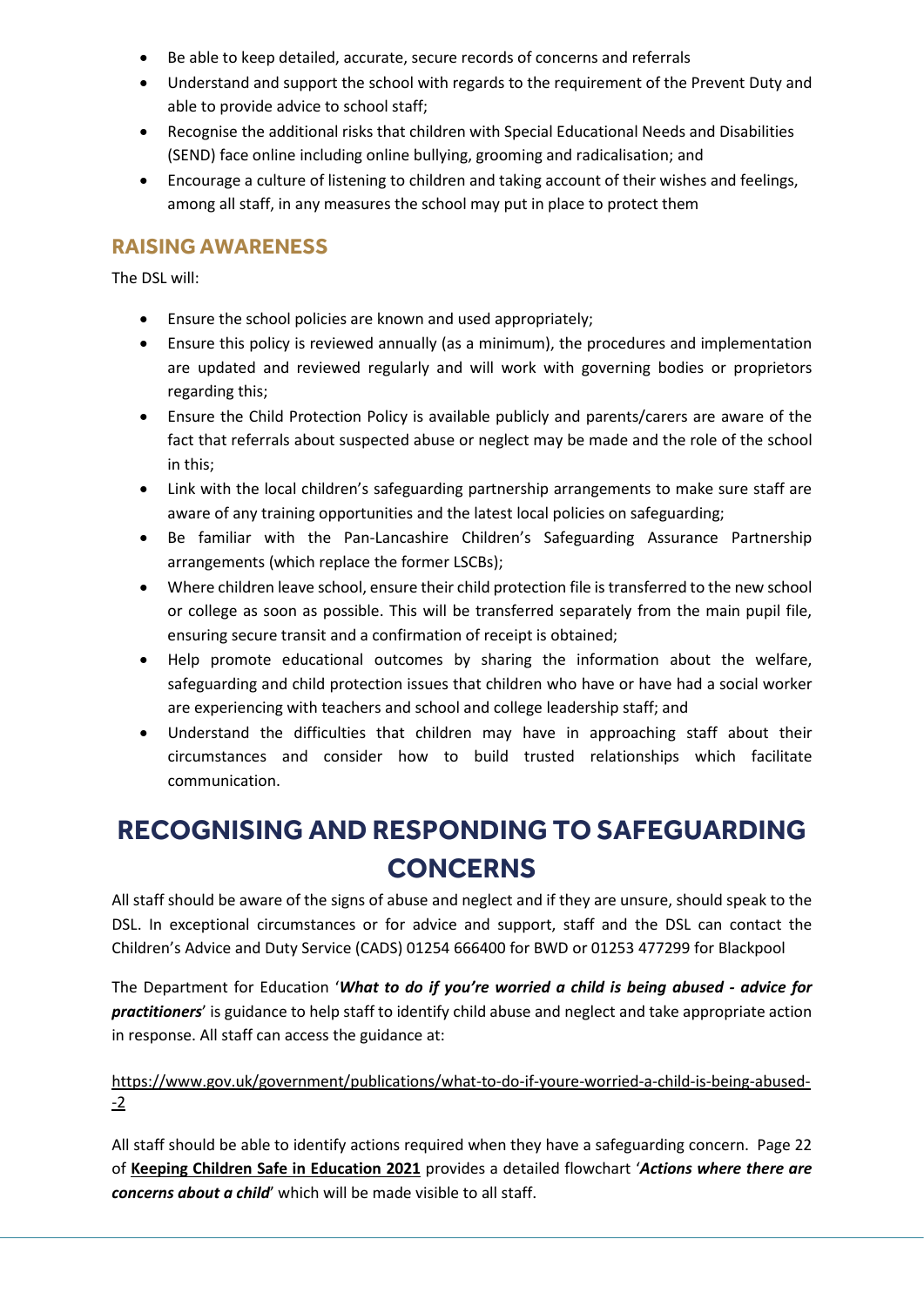## **CHILD IN NEED (CIN)**

Under section 17 (s.17 (10)) of the Children Act 1989, a child is 'in need' if:

- The child is unlikely to achieve or maintain, or to have the opportunity to achieve or maintain, a reasonable standard of health or development, without the provision of services by a local authority;
- The child's health or development is likely to be impaired, or further impaired, without the provision of such services;
- The child has a disability.

Referral to Children's Services is via Children's Advice and Duty Service on 01254 666400 for BWD or 01253 477299 for Blackpool

## **CHILD IN NEED OF PROTECTION**

Under section 47(1) of the Children Act 1989, a Local Authority has a duty to make enquiries where they are informed that a child who lives or is found in their area:

- Is the subject of an Emergency Protection Order;
- Is in Police Protection; or where they have
- Reasonable cause to suspect that a child is suffering or is likely to suffer significant harm

A professional making a child protection referral under s.47 must provide information that highlights what the child's unmet needs (underlying risk factors) are as well as high risk indicators that potentially identify the child may be suffering or likely to suffer significant harm.

Referral to children's social care

Telephone- Children's Advice and Duty Service (CADS) 01254 666400 for BWD or 01253 477299 for Blackpool

To ensure that our pupils are protected from harm, we need to understand what types of behaviour constitute abuse and neglect. There are four categories of abuse: physical, emotional, sexual and neglect:

## **PHYSICAL ABUSE**

A form of abuse which may involve hitting, shaking, throwing, poisoning, burning or scalding, drowning, suffocating or otherwise causing physical harm to a child. Physical harm may also be caused when a parent or carer fabricates the symptoms of, or deliberately induces, illness in a child.

### **EMOTIONAL ABUSE**

The persistent emotional maltreatment of a child such as to cause severe and persistent adverse effects on the child's emotional development. It may involve conveying to a child that they are worthless or unloved, inadequate, or valued only insofar as they meet the needs of another person. It may include not giving the child opportunities to express their views, deliberately silencing them or 'making fun' of what they say or how they communicate. It may feature age or developmentally inappropriate expectations being imposed on children. These may include interactions that are beyond a child's developmental capability, as well as overprotection and limitation of exploration and learning, or preventing the child participating in normal social interaction. It may involve seeing or hearing the ill-treatment of another. It may involve serious bullying (including cyber bullying), causing children frequently to feel frightened or in danger, or the exploitation or corruption of children. Some level of emotional abuse is involved in all types of maltreatment of a child, though it may occur alone. Some level of emotional abuse is involved in all types of maltreatment of a child, although it may occur alone.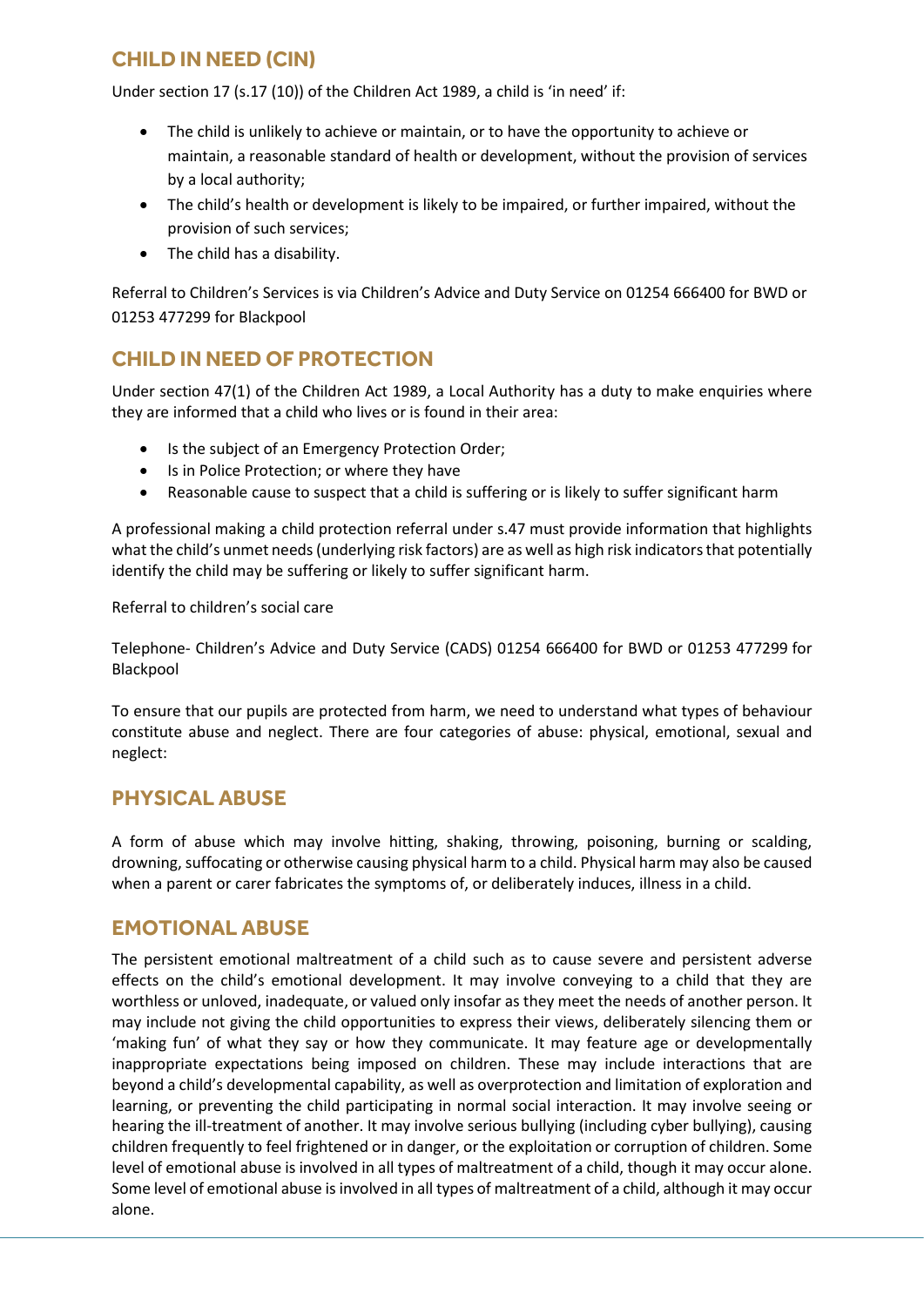## **SEXUAL ABUSE**

Involves forcing or enticing a child or young person to take part in sexual activities, not necessarily involving a high level of violence, whether or not the child is aware of what is happening. The activities may involve physical contact, including assault by penetration (for example, rape or oral sex) or nonpenetrative acts such as masturbation, kissing, rubbing and touching outside of clothing. They may also include non-contact activities, such as involving children in looking at, or in the production of, sexual images, watching sexual activities, encouraging children to behave in sexually inappropriate ways, or grooming a child in preparation for abuse. Sexual abuse can take place online, and technology can be used to facilitate offline abuse. Sexual abuse is not solely perpetrated by adult males. Women can also commit acts of sexual abuse, as can other children.

## **NEGLECT**

The persistent failure to meet a child's basic physical and/or psychological needs, likely to result in the serious impairment of the child's health or development. Neglect may occur during pregnancy as a result of maternal substance abuse. Once a child is born, neglect may involve a parent or carer failing to:

- a. Provide adequate food, clothing and shelter (including exclusion from home or abandonment)
- b. Protect a child from physical and emotional harm or danger
- c. Ensure adequate supervision (including the use of inadequate caregivers)
- d. Ensure access to appropriate medical care or treatment

It may also include neglect of, or unresponsiveness to, a child's basic emotional needs.

(The above definitions are taken from **Working Together to Safeguard Children 2018**).

#### **Also see Specific Safeguarding Circumstances**

If, at any point, there is a risk of immediate serious harm to a child a referral should be made to CADS immediately. Anybody can make a referral. If the child's situation does not appear to be improving the staff member with concerns should press for re-consideration.

#### **Key points for staff to remember for taking action are:**

- In an emergency take the action necessary to help and protect the child, for example, call 999;
- Report your concern to the DSL as soon as possible;
- Do NOT start your own investigation;
- Share information on a need-to-know basis only do not discuss the issue with colleagues, friends or family;
- Complete a record of concern;
- Seek support for yourself if you are distressed.

## **IF A PUPIL DISCLOSES TO YOU**

It takes a lot of courage for a child to disclose that they are being abused. They may feel ashamed, particularly if the abuse is sexual; their abuser may have threatened what will happen if they tell; they may have lost all trust in adults; they may believe, or have been told, that the abuse is their own fault; or they made be worried about their own actions (e.g. using social media whilst under 13 years old).

If a pupil talks to a member of staff about any risks to their safety or wellbeing, the staff member will need to let the pupil know that they must pass the information on. The point at which they tell the pupil this is a matter for professional judgement. If they highlight this immediately the pupil may think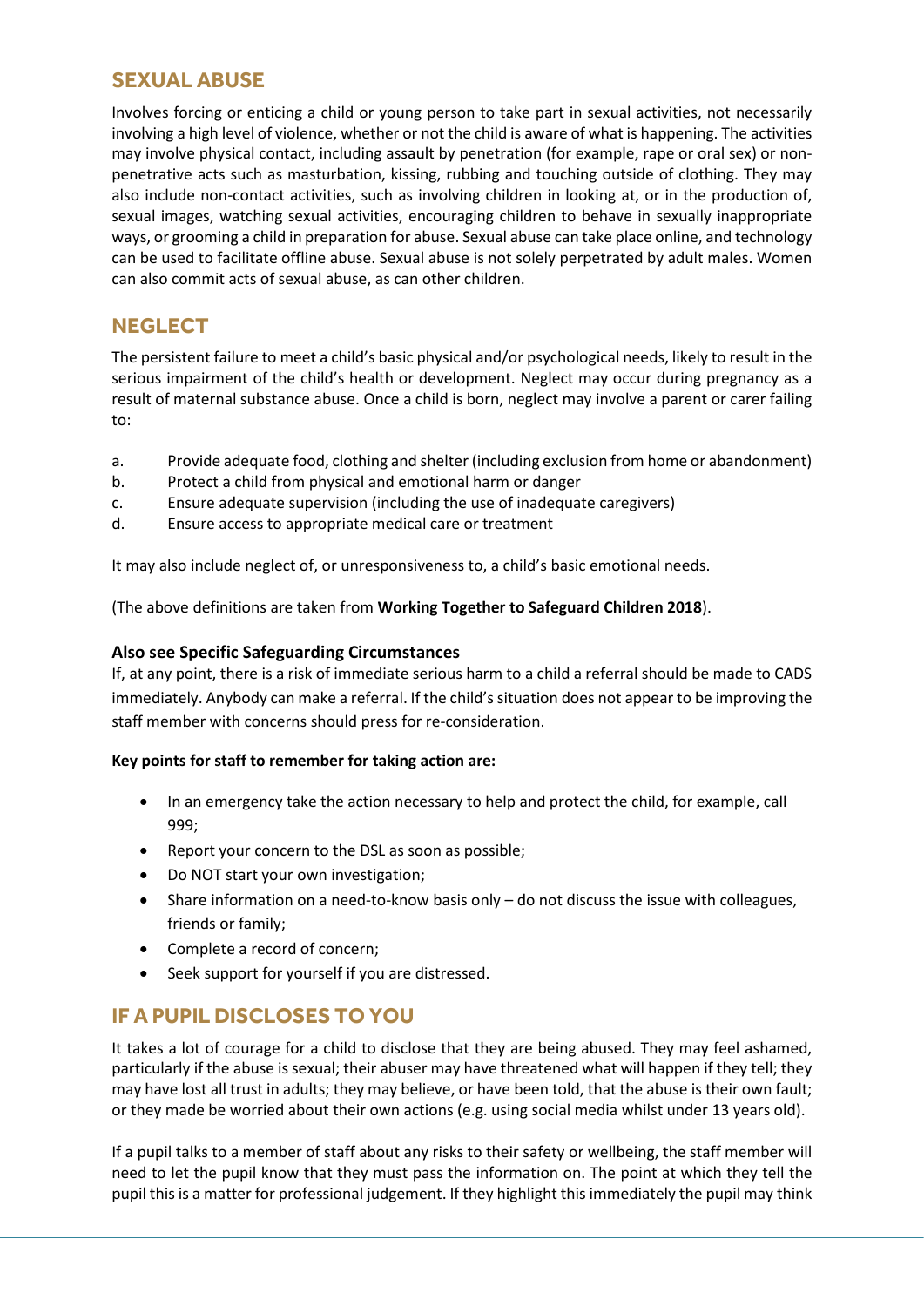that they do not want to listen, if left until the very end of the conversation, the pupil may feel that they have been misled into revealing more than they would have otherwise.

#### **During their conversations with the pupils, staff will:**

- Allow them to speak freely;
- Endeavour to utilise a neutral translator if necessary;
- Remain calm and collected the pupil may stop talking if they feel they are upsetting their listener;
- Give reassuring nods or words of comfort 'I'm so sorry this has happened', 'I want to help', 'This isn't your fault', 'You are doing the right thing in talking to me';
- Not be afraid of silences staff must remember how hard this must be for the pupil;
- Under no circumstances ask investigative questions such as how many times this has happened, whether it happens to siblings too, or what does the pupil's mother think about all this;
- Tell the pupil that in order to help them, the member of staff must pass the information on;
- Not automatically offer any physical touch as comfort. It may be anything but comfort to a child who has been abused;
- Avoid admonishing the child for not disclosing earlier. Saying things such as 'I do wish you had told me about this when it started' or 'I can't believe what I'm hearing' may be interpreted by the child to mean that they have done something wrong;
- Tell the pupil what will happen next. The pupil may agree to go to see the designated safeguarding lead. Otherwise it is the duty of the member of staff to inform the DSL of what has been discussed. If the pupil does agree to go and see the designated safeguarding lead, the staff member should inform the DSL that the child will be coming to see them at some point;
- Report verbally to the DSL even if the child has promised to do it by themselves;
- Write up their conversation as soon as possible on the record of concern form and hand it to the DSL;
- Seek support if they feel distressed.

#### **Notifying parents**

The school will normally seek to discuss any concerns about a pupil with their parents (if safe to do so). This must be handled sensitively and the DSL will make contact with the parent/carer in the event of a concern, suspicion or disclosure.

However, if the school/DSL believes that notifying parents could increase the risk to the child or exacerbate the problem, advice will first be sought from children's social care (particularly if the disclosure is sexual abuse, forced marriage, under Prevent Duty, Female Genital Mutilation or Fabricated and Induced Illness (FII)).

## **SPECIFIC SAFEGUARDING CIRCUMSTANCES**

<span id="page-10-0"></span>Annex B of 'Keeping Children Safe in Education 2021' provides additional information about specific forms of abuse and safeguarding issues. All school staff who work directly with our children will read this annex and if they have concerns about a child's welfare speak to the DSL (or deputy) immediately.

In addition to the guidance above, school will ensure that the following safeguarding partnership arrangements are followed on the specific areas of concern using the following links (and additional information where provided):

## **CHILDREN IN THE COURT SYSTEM**

[https://panlancashirescb.proceduresonline.com/chapters/p\\_sg\\_youth\\_justice\\_sys.html](https://panlancashirescb.proceduresonline.com/chapters/p_sg_youth_justice_sys.html)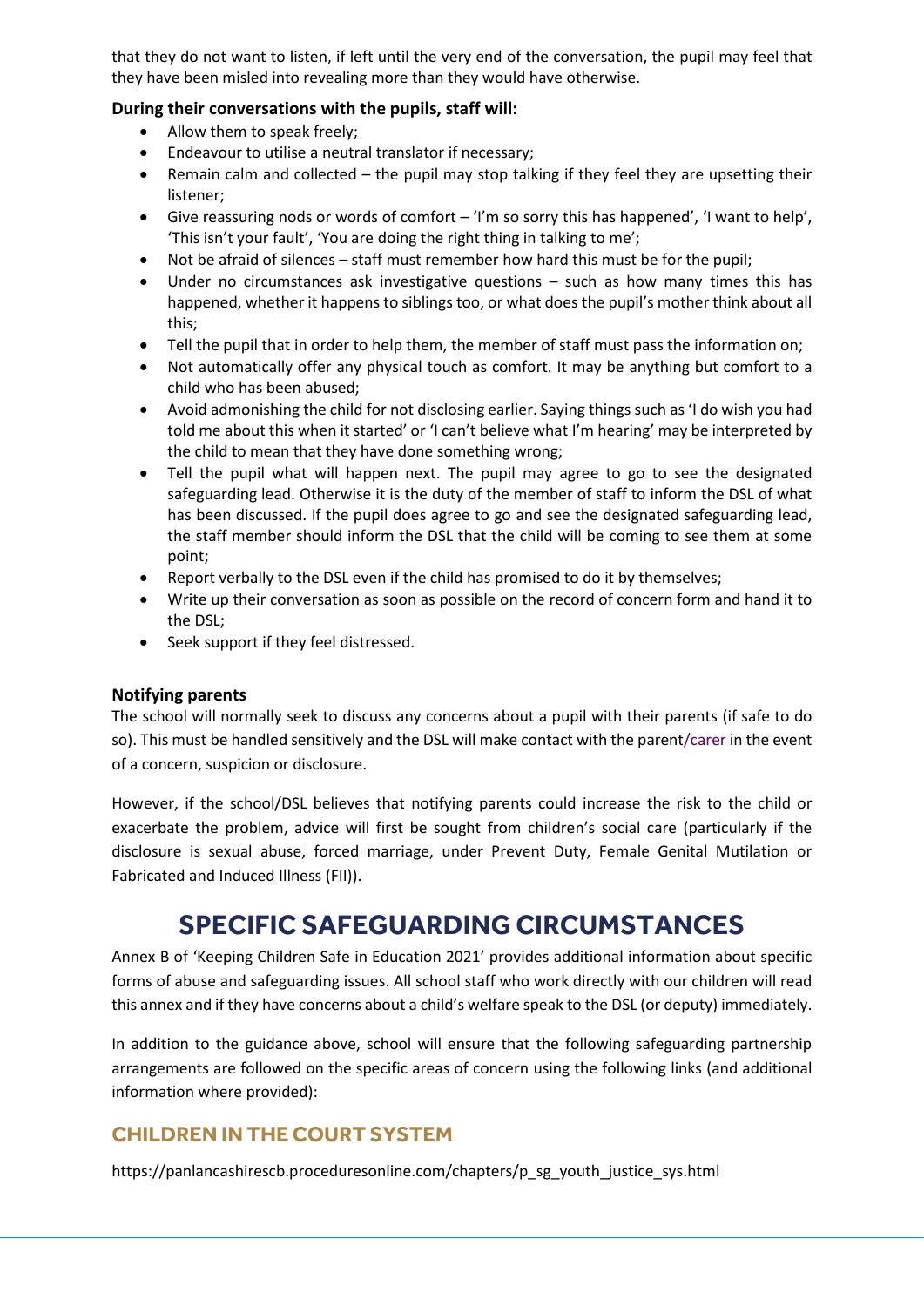## **CHILDREN MISSING FROM EDUCATION**

At CET we recognise that children missing from education, particularly persistently, can act as a vital warning sign to a range of safeguarding issues including neglect, sexual abuse and child sexual and criminal exploitation. At trust and school level we know the importance of preventing the risk of children going missing in the future. This includes when problems are first emerging but also where children are already known to local authority children's social care and need a social worker (such as on a child in need or child protection plan, or as a looked after child), where going missing from education may increase known safeguarding risks within the family or in the community.

The Local Authority has well established CME procedures in place via the work of Inclusion Officers within the Inclusion and Place Planning Team.

The following Pan-Lancashire CSAP links provide both the procedure and forms for school to follow:

#### [https://panlancashirescb.proceduresonline.com/chapters/p\\_children\\_missing.html](https://panlancashirescb.proceduresonline.com/chapters/p_children_missing.html)

#### *CET Procedures for children going missing from education during school hours*

#### **1. Missing Definition**

When a pupil's whereabouts cannot be established and where the circumstances are out of character or the context suggests the person may be the subject of a crime or at risk of harm to themselves or another (For example a vulnerable learner – SEND/Mental Health/Safeguarding/social care involvement).

#### **2. ASSESS - Is the Pupil at Significant Risk?**

A pupil missing during schools hours' incident would be prioritised as significant risk' where:

- *a) The risk posed is immediate and there are substantial grounds for believing that the child/young person is in danger through their own vulnerability. Vulnerability characteristics may include:*
- Children on a plan (Early Help, Child in Need, Looked After or Child Protection Plan);
- A disability and/or special educational needs;
- Substance misuse;
- Education health care plan;
- Identified Mental Health Issue.
- *b) The risk posed is immediate and there are substantial grounds for believing that the public is in danger:*
- There are indications that the child/young person has already come to harm (CSE, grooming, radicalisation etc.).

Other contributory factors should be taken into consideration when determining if the pupil is at significant risk, for example:

- Have there been past concerns about this child and family which together with the sudden disappearance are worrying?
- Is there any known history of drug or alcohol dependency within the family?
- Is there any known history of domestic violence?
- Is there concern about the parent/carer's ability to protect the child from harm?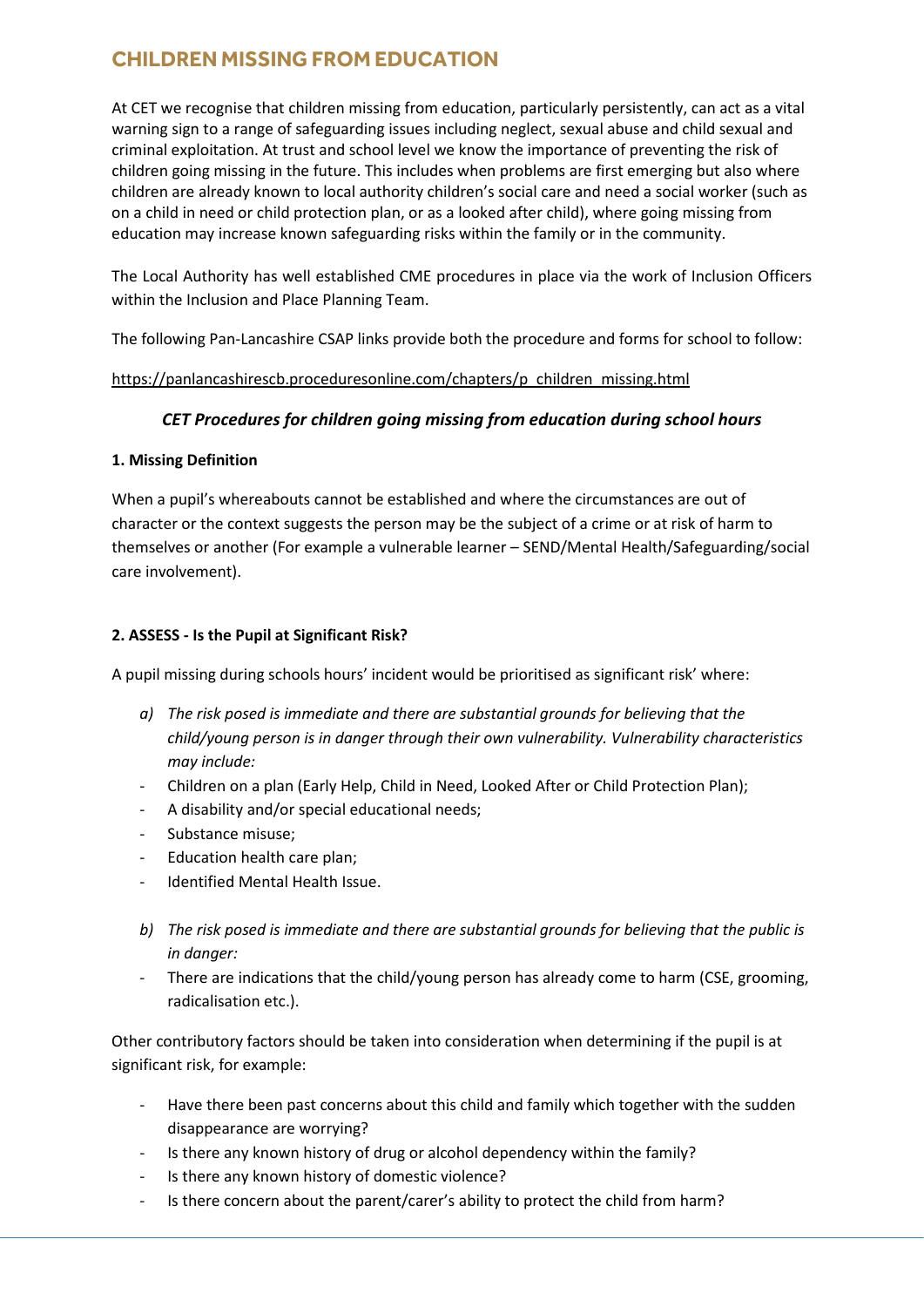- Is this very sudden and unexpected behaviour?
- Have there been any past concerns about the child associating with significantly older young people or adults?
- Was there any significant incident prior to the child's unexplained absence?
- Has the child been a victim of bullying?
- Are there health reasons to believe that the child is at risk? e.g. does the child need essential medication or health care?
- Was the child noted to be depressed prior to the child's unexplained absence?
- Are there religious or cultural reasons to believe that the child is at risk? e.g. rites of passage, female genital mutilation or forced marriage planned for the child?

An individual pupil risk assessment should be completed that collates these factors where it is known that any child is a 'flight' or 'missing' risk to try to minimise the risk of a child going missing from education. A decision to complete a risk assessment must be made by the DSL or SENDCo within the school with support from the Senior Leadership Team (See Appendix).

#### **3. DO - Procedure**

Once a pupil is identified as missing by any member of school staff, the Designated Safeguarding Lead and a member of the Senior Leadership Team (SLT) will be informed.

Step 1 - Staff will use professional judgement and risk assess the urgency of the situation to help inform the timeframe required in establishing the pupils' whereabouts before notifying the Police. Timeliness should be on a case by case basis.

Step 2 - Designated Safeguarding Lead and SLT should assess the child's vulnerability.

Step 3 - School staff will try to locate the pupil and try to establish the whereabouts of them.

Step 4 - School staff will contact home and try to contact the pupil via their mobile telephone if known.

Step 5 - If the child is not located within the expected 'time frame' as identified above, notify the police.

#### **Notifying the Police**

The information required by the Police to assist in locating and returning the pupil to a safe environment is as follows:

- The pupils name/s; date of birth; status (for example looked after child); responsible authority;
- Where and when they went missing;
- Previous missing episodes and where they went;
- Who, if anyone, they went missing with;
- What the child was wearing plus any belongings they had with them such as bags, phone etc.; include mobile number;
- Description and recent photo;
- Medical history, if relevant;
- Time and location last seen;
- Circumstances or events around going missing with relevant safeguarding information;
- Details of family, friends and associates;
- Contact details of safeguarding lead if it was after school hours.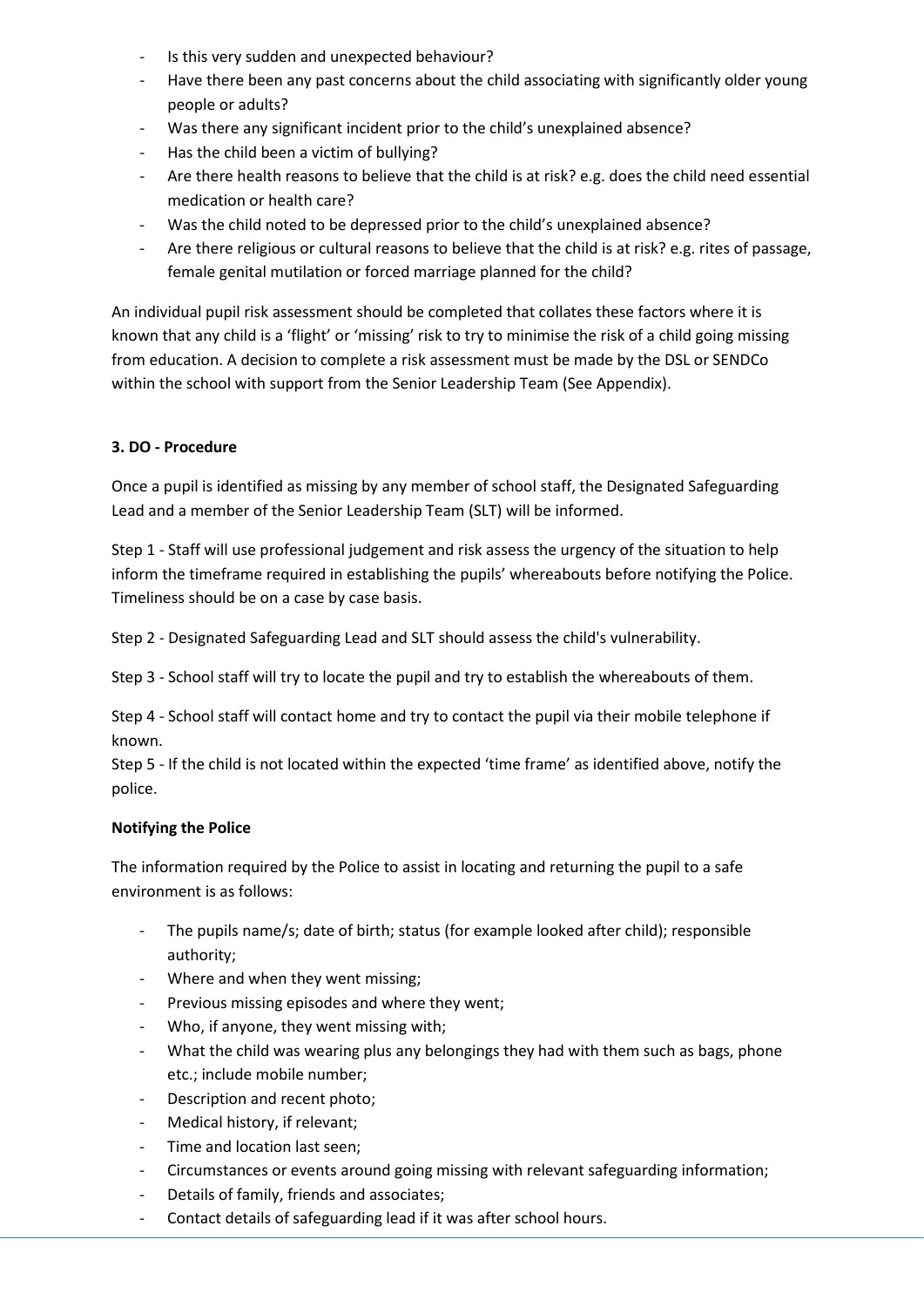#### *Whilst the search is ongoing, the school will continue to liaise with the Police and act in accordance with Police instructions.*

Option 1 – if the child returns before the Police have arrived then the Police must be informed and own school procedures need to be followed.

Option 2 - if the child returns to school of their own volition, then the Police must be informed and own school procedures need to be followed.

Option 3 - if the Police locate the child and bring them back to the school the Police will conduct the safe and well interview and the school will follow School procedure.

**PLAN - Where a pupil has a known risk of being missing or a 'flight' risk is highly likely due to vulnerability, an individual risk assessment must be written for the pupil and put in to place. These risk assessments must be shared with staff and reviewed termly (please see appendix).**

## **CHILD SEXUAL EXPLOITATION (CSE) AND CHILD CRIMINAL EXPLOITATION (CCE)**

All staff will undertake CSE training appropriate to their role including becoming familiar with indicators of involvement in CSE/ CCE.

The school curriculum (where sexual relationships/PSHE is delivered) will include relevant information around the risks associated with CSE/ CCE.

The following link references the Pan Lancashire CSE Standard Operating Protocol which includes further guidance that school will follow if CSE is recognised**:**

[http://panlancashirescb.proceduresonline.com/chapters/p\\_child\\_sex\\_exp.html](http://panlancashirescb.proceduresonline.com/chapters/p_child_sex_exp.html)

## **DOMESTIC ABUSE**

[https://panlancashirescb.proceduresonline.com/chapters/p\\_domestic\\_violence\\_abuse.html](https://panlancashirescb.proceduresonline.com/chapters/p_domestic_violence_abuse.html)

### **OPERATION ENCOMPASS**

Operation Encompass is a police and education early intervention safeguarding partnership which ensures that a child's school is informed, prior to the start of the next school day, that there has been an incident of domestic abuse to which the child or young person has been exposed, and which might then have an impact on them in school the following day.

Each school is informed of all domestic abuse incidents, not just those where an offence can be identified or those which are graded as high risk. The partnership recognises that all incidents of domestic abuse can be harmful to children and young people.

Operation Encompass notifications should be transferred onto the schools preferred recording system with actions linked to the notification. This will help clearly identify any assessment, support and any actions taken that are linked to the notification.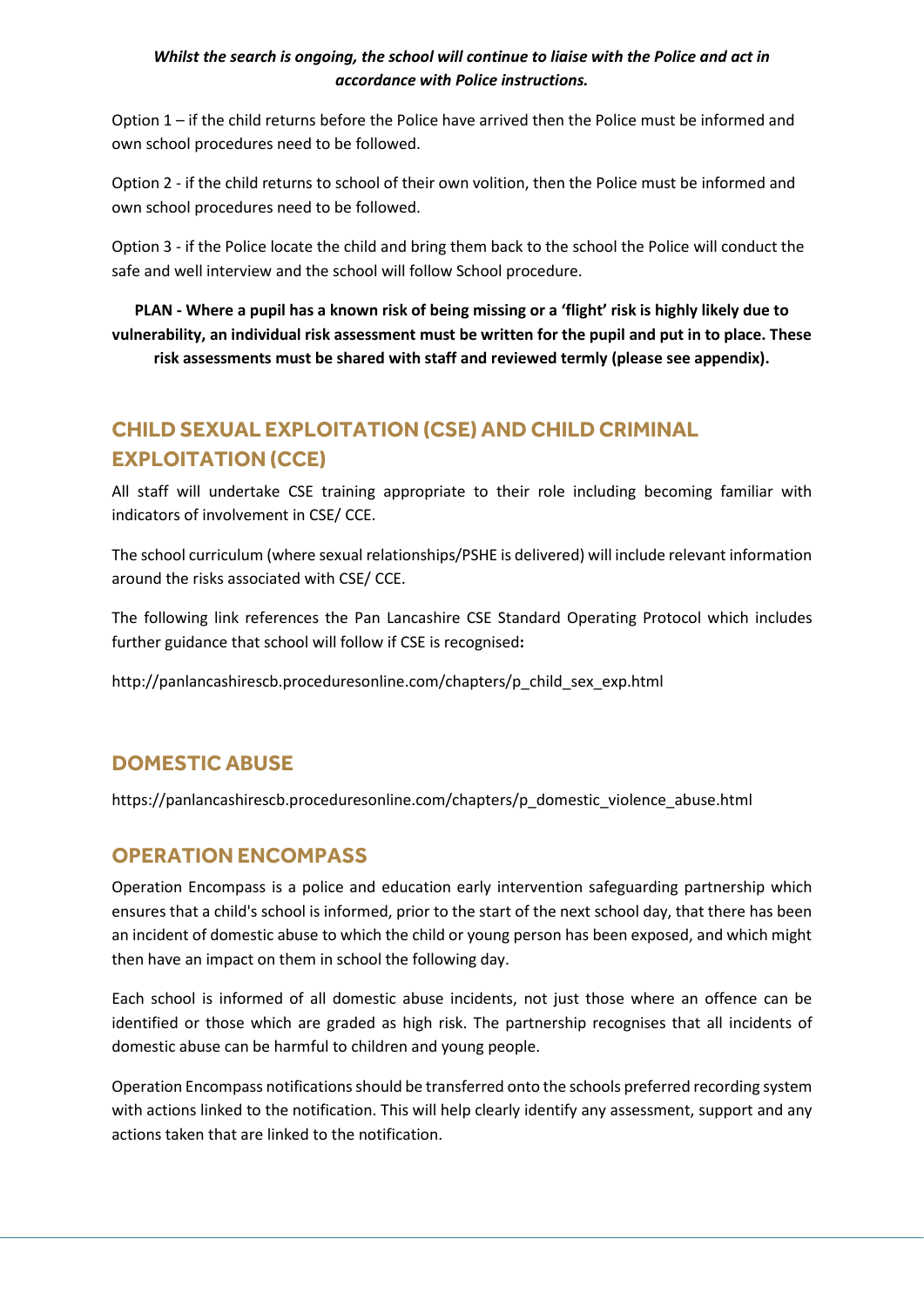A nominated member of staff, known as a Key Adult, has been trained to liaise with the police. They will be able to use information that has been shared with them, in confidence, to ensure that the school makes provision for possible difficulties experienced by children or their families.

Staff should conduct an individual assessment of the child's needs, and decide on any school routine modifications that need to be made, for instance, allowing the child time out, additional time to complete homework, discreetly providing the child with access to washing facilities, food and clothing (if available). They should record a brief summary of their assessment, and any support actions taken that directly relate to it.

If school staff have additional concerns around the child's safety and wellbeing due to being aware of previously unknown information, they should make a CP referral following existing referral procedures, even if they are aware of one having been done by the Police and Operation Encompass officers. They may possess unique information that they can share, that will more fully inform the picture of risk to a child or victim adult.

Schools will, on occasion, be asked to provide the Local Authority, Safeguarding Partnership or the Domestic Abuse Strategic Board information in relation to analysis/audit of Operation Encompass notifications.

## **HONOUR BASED ABUSE**

[https://panlancashirescb.proceduresonline.com/chapters/p\\_honour\\_abuse.html](https://panlancashirescb.proceduresonline.com/chapters/p_honour_abuse.html)

## **PREVENTING RADICALISATION**

All schools are subject to a duty under Section 26 of the Counter-Terrorism and Security Act of 2015, to have 'due regard to the need to prevent people from being drawn into terrorism', known as the 'Prevent Duty'.

[http://panlancashirescb.proceduresonline.com/chapters/p\\_radicalisation.html](http://panlancashirescb.proceduresonline.com/chapters/p_radicalisation.html)

## **PEER ABUSE AND SEXUAL VIOLENCE AND HARASSMENT BETWEEN CHILDREN**

All staff will understand what sexual violence and harassment constitutes in line with the comprehensive guidance provided in Part 5 of **Keeping Children Safe in Education 2021**.

Staff should understand that abuse is abuse and should never be passed off as 'banter', 'part of growing up' or 'boys being boys'. This includes initiation and hazing type violence and rituals.

Staff should reassure victims of abuse that they are being taken seriously and will be supported. Children and young people should never be made to feel ashamed or that they are creating a problem by reporting abuse, sexual violence or sexual harassment.

In addition, staff should be familiar with the DfE departmental advice: **Sexual Violence and Sexual Harassment Between Children in Schools and Colleges** which contains further detailed information and the Pan-Lancashire procedures on Peer Abuse:

#### **DfE: Sexual Violence and Sexual Harassment Between Children in Schools and Colleges**

[https://www.gov.uk/government/publications/sexual-violence-and-sexual-harassment-between](https://www.gov.uk/government/publications/sexual-violence-and-sexual-harassment-between-children-in-schools-and-colleges)[children-in-schools-and-colleges](https://www.gov.uk/government/publications/sexual-violence-and-sexual-harassment-between-children-in-schools-and-colleges)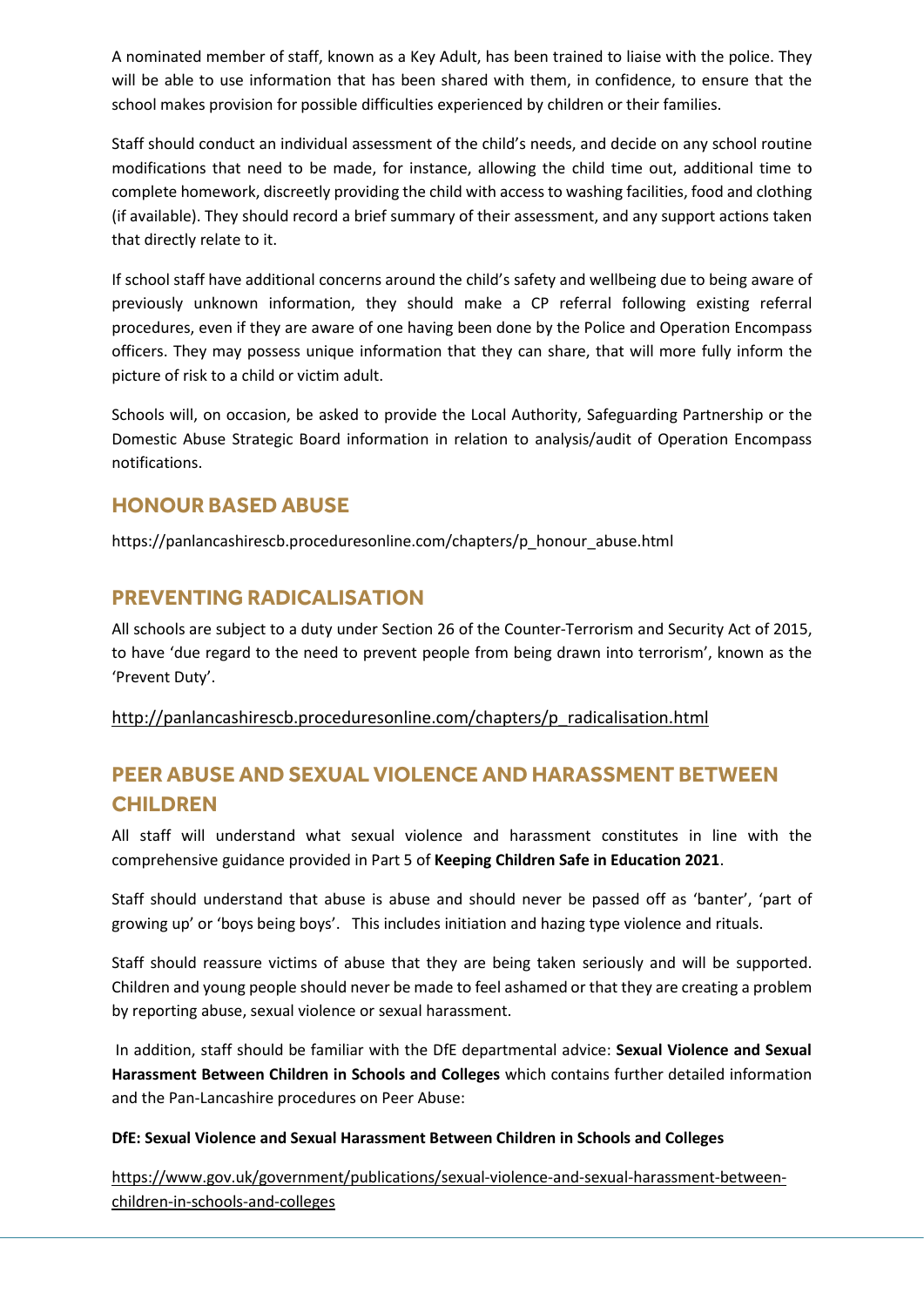## **FEMALE GENITAL MUTILATION (FGM)**

Female Genital Mutilation (FGM) is encompassed within a range of crimes of so-called 'honour based abuse' or 'honour based violence' including forced marriage, the practice of breast ironing and FGM. There is a statutory duty upon teachers that they must report to the police cases where they discover that an act of FGM appears to have been carried out.

**The duty above does not apply** in cases where a pupil is *at risk* of FGM or FGM is suspected but is not known to have been carried out. Staff must inform the DSL if they have any concerns that a pupil may be having FGM surgery in the future in the UK but also abroad. Staff should not examine pupils.

#### [http://panlancashirescb.proceduresonline.com/chapters/p\\_female\\_mutilation.html](http://panlancashirescb.proceduresonline.com/chapters/p_female_mutilation.html)

Any other member of staff who discovers that an act of FGM appears to have been carried out on a **pupil under 18** must speak to the DSL and follow the above pan Lancashire safeguarding procedures.

Warning signs for FGM can be found in the **HM Government Multi-Agency Practice Guidance** (link below), and pages 61-63 focuses on the role of schools and colleges. Pages 42-43 provide guidance on the warning signs that FGM may be about to take place or has already taken place

[https://www.gov.uk/government/publications/multi-agency-statutory-guidance-on-female-genital](https://www.gov.uk/government/publications/multi-agency-statutory-guidance-on-female-genital-mutilation)[mutilation](https://www.gov.uk/government/publications/multi-agency-statutory-guidance-on-female-genital-mutilation) 

There is a statutory duty upon teachers that they must report to the Police cases where they discover that an act of FGM appears to have been carried out.

Staff must also follow Pan-Lancashire procedures.

Warning signs for FGM can be found in the HM Government Multi-Agency Practice Guidance (link below), and pages 59-62 focuses on the role of schools and colleges. Pages 38-41 gives guidance on the warning signs that FGM may be about to take place or has already taken place.

[https://assets.publishing.service.gov.uk/government/uploads/system/uploads/attachment\\_data/file](https://assets.publishing.service.gov.uk/government/uploads/system/uploads/attachment_data/file/800306/6-1914-HO-Multi_Agency_Statutory_Guidance.pdf) [/800306/6-1914-HO-Multi\\_Agency\\_Statutory\\_Guidance.pdf](https://assets.publishing.service.gov.uk/government/uploads/system/uploads/attachment_data/file/800306/6-1914-HO-Multi_Agency_Statutory_Guidance.pdf) 

## **FORCED MARRIAGE AND HONOUR BASED VIOLENCE**

A forced marriage is one whereby one or both parties do not consent to marriage but are forced to do so through violence, threats or any form of coercion. Schools play an important role in safeguarding children from being forced to marry.

The school will follow national and local guidance as identified in the Pan-Lancashire procedures:

[https://panlancashirescb.proceduresonline.com/chapters/p\\_forced\\_marriage.html](https://panlancashirescb.proceduresonline.com/chapters/p_forced_marriage.html) 

#### **ONLINE SAFETY**

Each School within the Trust is committed to keeping pupils safe online and understand that Online Safety is a safeguarding issue with a wide variety of continually developing risk areas. We therefore ensure that:

• ALL staff and volunteers understand that children can be harmed online including through hurtful and abusive messages, online bullying, enticing children to engage in ageinappropriate conversations, grooming, sharing and/or production of indecent images, false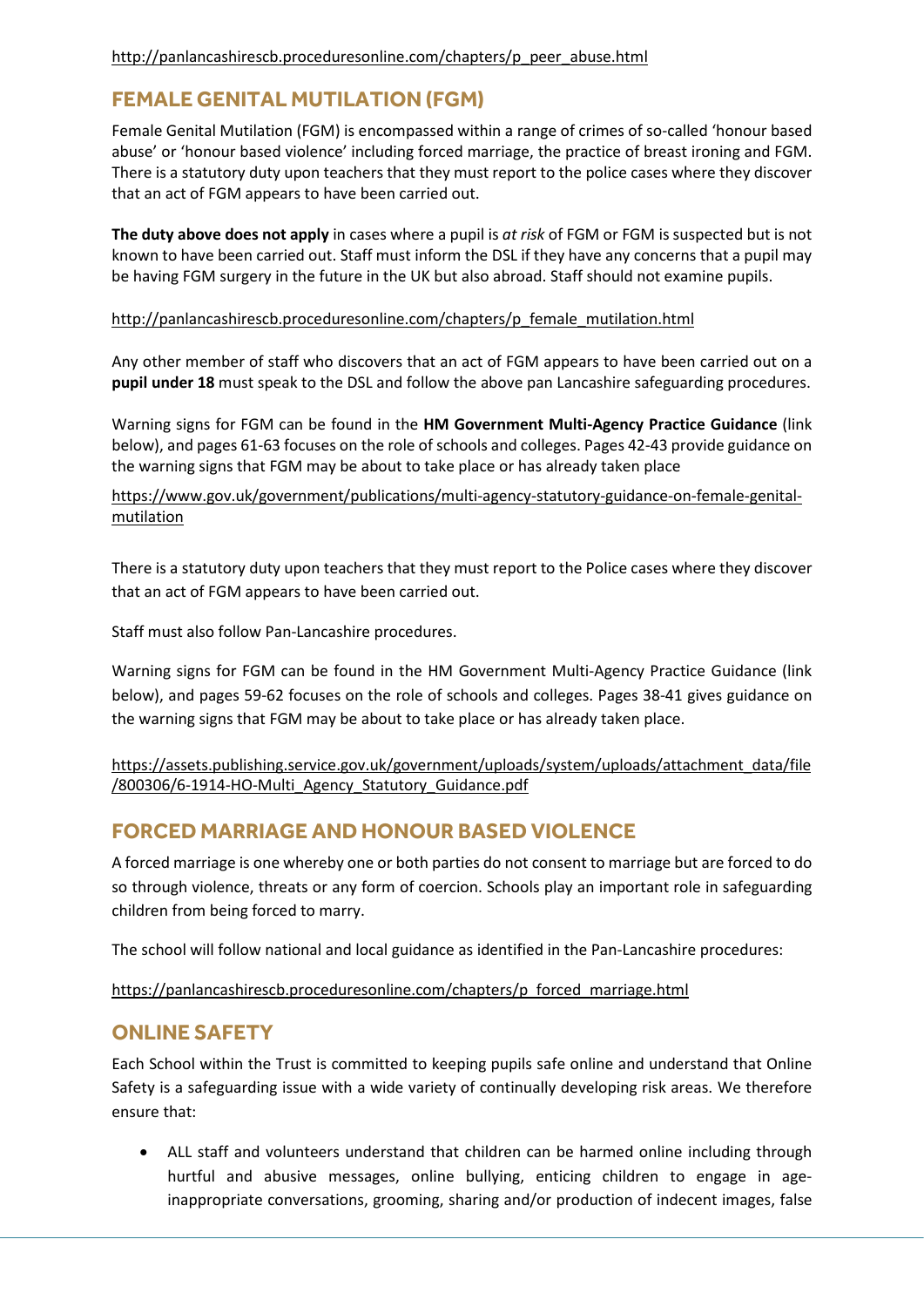news/disinformation, viral scare stories/online challenges or encouraging risk taking behaviours.

- Pupils/students will receive regular and up-to-date education about online risks and how to stay safe online.
- All staff and volunteers will receive regular online safety training, including new and emerging risk areas.

The school will follow an **Online Safety Policy** which details how we will keep pupils safe when using the online environment. The policy is reviewed annually to ensure developments in technology are reflected and address the potential risks these developments may bring.

We will ensure that:

- Online bullying by pupils, such as those via social media, texts or e-mail, is unacceptable and will be treated as with any other type of bullying. Such instances will be managed in line with our [Anti-bullying / Behaviour Policy](https://www.gov.uk/bullying-at-school)
- There are clear and explicit rules for the use of mobile devices such as smartphones brought into school by children
- Where there is a need to search a pupil for a mobile device, the school will ensure this is in accordance with the DfE published advice: **[Searching, Screening and Confiscation](https://www.gov.uk/government/publications/searching-screening-and-confiscation)**
- Each school will have a **Home-School Agreement** which contains reference to the use of social media and our expectations regarding pupil behaviour both within and outside of the school environment. Should school become aware of online safety-related issues that have occurred outside of school, they will be managed in accordance with our Home-School Agreement and **Online Safety Policy**.

The school has appropriate filtering and monitoring systems in place regarding use of the school's internet provision. We will ensure all members of staff and the wider school community are aware of expectations for the use of non-school provided connectivity (3G, 4G & 5G).

Safeguarding aspects relating to Online Safety identified in the DfE **Keeping Children Safe in Education** statutory guidance are in place and effective.

In addition to those items above, ensuring our Online Safety provision is current and effective is essential. Each governing body will therefore carry out an annual self-review of the school's online safety provision using the **[CSAP Online Safety Governance Self-Review Tool](https://www.lancashiresafeguarding.org.uk/online-safeguarding/schools-the-childrens-workforce/#GovernorSRT)**.

### **MODERN SLAVERY & COUNTY LINES**

The Modern Slavery Act 2015 places a statutory duty on public authorities, including schools, to notify the National Crime Agency (NCA) (section 52 of the Act) on observing signs or receiving intelligence relating to modern slavery, e.g. human trafficking, slavery, sexual and criminal exploitation, forced labour and domestic servitude. The public authority (including schools) bears this obligation where it has 'reasonable grounds to believe that a person may be a victim of slavery or human trafficking'.

Children do not need to give their consent to be referred to the NCA.

Staff must be aware of the above and contact the DSL should they suspect or receive information that either parents or their children may be victims of modern slavery

• The DSL should then contact the NCA and the following persons: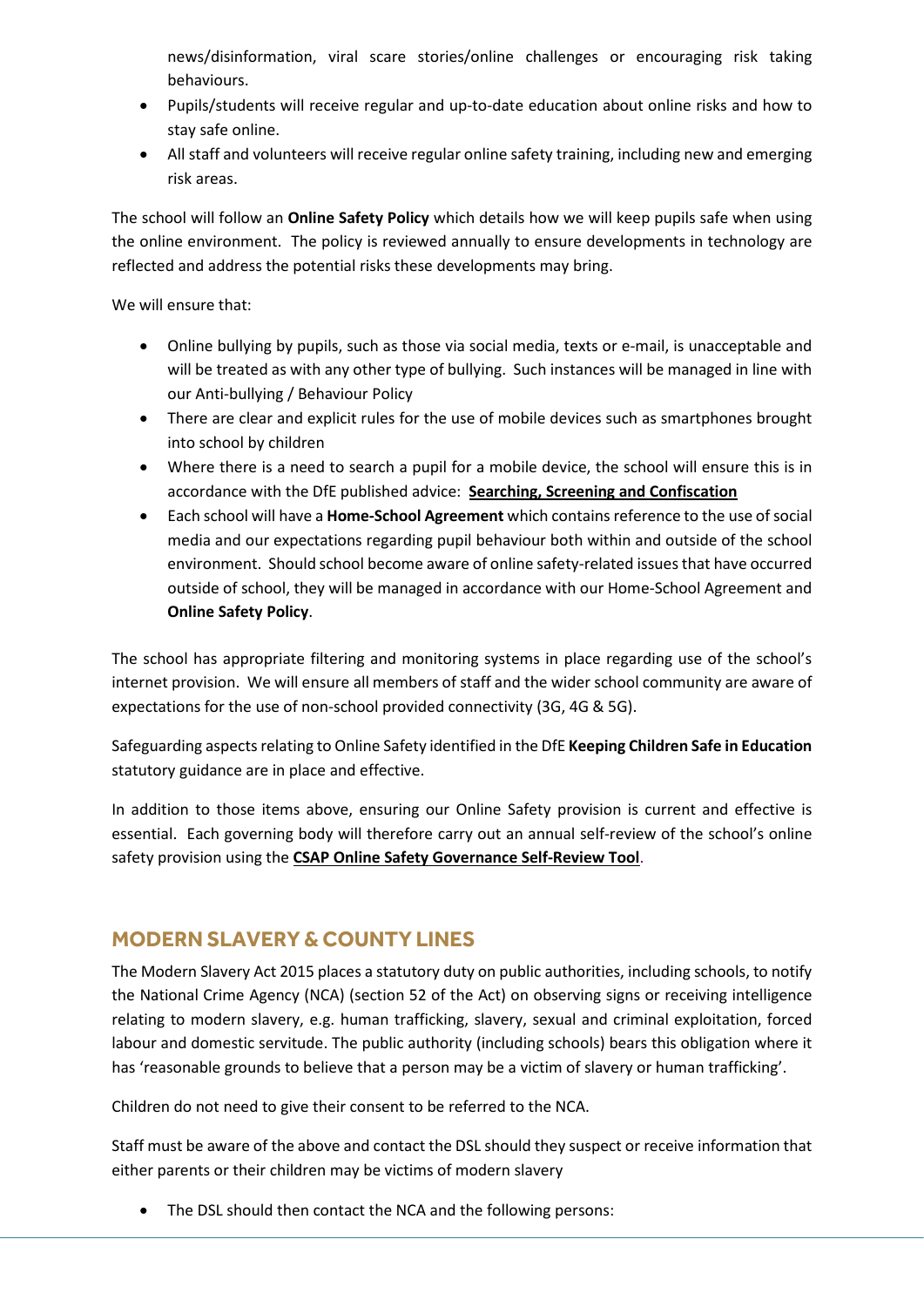• BwD or Blackpool CADS for concerns about children possibly subject to Modern Slavery.

Pan-Lancashire guidance - Victims of Modern Slavery:

[https://panlancashirescb.proceduresonline.com/chapters/p\\_child\\_from\\_abroad.html](https://panlancashirescb.proceduresonline.com/chapters/p_child_from_abroad.html)

Pan-Lancashire guidance - County Lines:

[https://panlancashirescb.proceduresonline.com/chapters/p\\_ch\\_criminal\\_exp.html#County](https://panlancashirescb.proceduresonline.com/chapters/p_ch_criminal_exp.html#County)

## **GENDER-BASED VIOLENCE/VIOLENCE AGAINST WOMEN AND GIRLS/RACIST, DISABILITY AND HOMOPHOBIC OR TRANSPHOBIC ABUSE**

<span id="page-17-0"></span>[https://panlancashirescb.proceduresonline.com/chapters/p\\_diversity.html](https://panlancashirescb.proceduresonline.com/chapters/p_diversity.html)

## **SUPPORT FOR THOSE INVOLVED IN A CHILD PROTECTION ISSUE**

Child abuse is devastating for the child and can also result in distress and anxiety for staff who become involved. We will support pupils, their families, and our staff by:

- Taking all suspicions and disclosures seriously;
- Nominating a link person (DSL) who will keep all parties informed and be the central point of contact;
- Nominating a separate link person for the child and member of staff, where a member of staff is the subject of an allegation made by a pupil, to avoid any conflict of interest;
- Responding sympathetically to any request from pupils or staff for time out to deal with distress or anxiety;
- Maintaining confidentiality and sharing information on a need-to-know basis only with relevant individuals and agencies;
- Storing records securely;
- Offering details of helplines, counselling or other avenues of external support;
- Cooperating fully with relevant statutory agencies;
- Making sure a neutral interpreter is available when English is not the child's first language;
- Providing time for the member of staff to reflect on child protection issues (e.g. through peer support and/or reflective safeguarding practice/supervision) as outlined in Working Together to Safeguard Children 2018 (updated 2020).

## **SAFER RECRUITMENT**

<span id="page-17-1"></span>Each School within the Trust is committed to keeping pupils safe by ensuring that adults who work or volunteer in school are safe to do so. We will ensure our recruitment, selection and pre-employment processes are in line with statutory guidance as identified in Part 3 of Keeping Children Safe in Education 2021.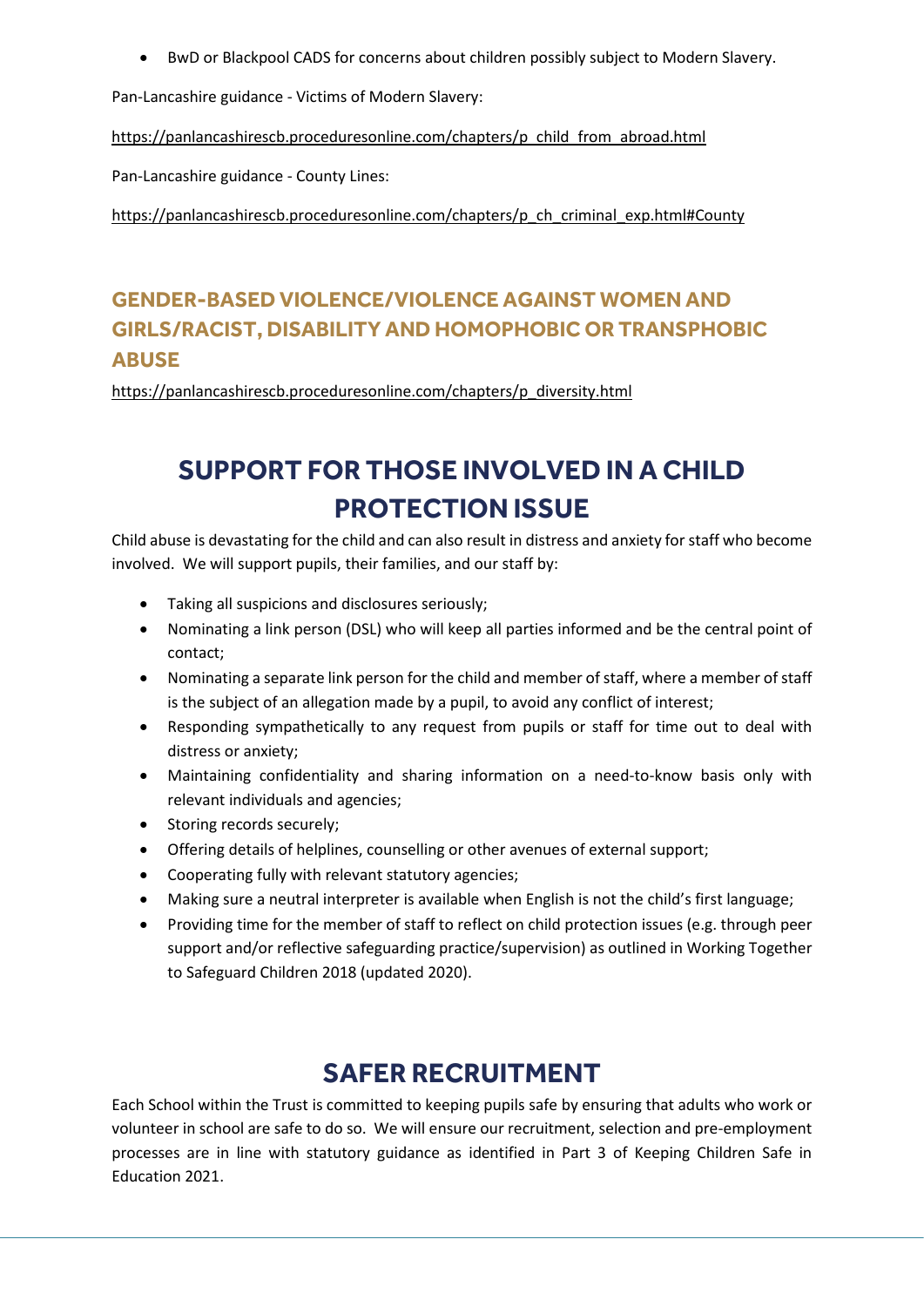**In Brief: Regulated activity** requires an enhanced DBS certificate and this includes barred list information. Regulated activity is if a member of staff:

- Will be responsible, on a regular basis in a school or college, for teaching, training instructing, caring for or supervising children; or
- Will carry out paid, or unsupervised unpaid, work regularly in a school or college where that work provides an opportunity for contact with children; or
- Engages in intimate or personal care or overnight activity, even if this happens only once

## **SECRETARY OF STATE TEACHER PROHIBITION ORDERS AND SECTION 128 DIRECTION**

A teacher who is appointed will require an additional check to ensure they are not prohibited from teaching. The School will register and complete these checks as appropriate:

#### <https://www.gov.uk/guidance/teacher-status-checks-information-for-employers>

In addition, the Secretary of State 128 direction prohibits or restricts a person from taking part in the management or as a governor of a maintained school.

## **FOR STAFF WHO HAVE REGULAR CONTACT NOT CLASSED AS REGULATED ACTIVITY**

An enhanced DBS certificate, which does not include a barred list check, will be appropriate. This would include contractors that would have the opportunity for contact with children and who work under a temporary or occasional contract.

### **SUPERVISED VOLUNTEERS**

In a school, a supervised volunteer who regularly teaches or looks after children is not in regulated activity. Our school will have regard to when considering which checks should be undertaken on volunteers as set out in Part 3 and Annex F of Keeping Children Safe in Education 2018

## **EXTERNAL CONTRACTORS IN REGULATED ACTIVITY**

An enhanced DBS certificate, which includes a barred list check, will be required.

Our safer recruitment processes are contained within the Trust **Recruitment and Selection Policy.**

### **SINGLE CENTRAL RECORD:**

**Keeping Children Safe in Education 2021** sets out each school's responsibility to keep all staff details on the Single Central Record (also see Appendix B). This will cover the following

- All staff (including supply staff, and teacher trainees on salaried routes) who work at the school; and
- All members of staff for independent schools, including academies and free schools, and the proprietor body.
- All governors and volunteers

Safer recruitment means that all applicants will (appropriate to the role & responsibility) have:

- an identity check:
- a barred list check;
- an enhanced DBS check requested/certificate provided: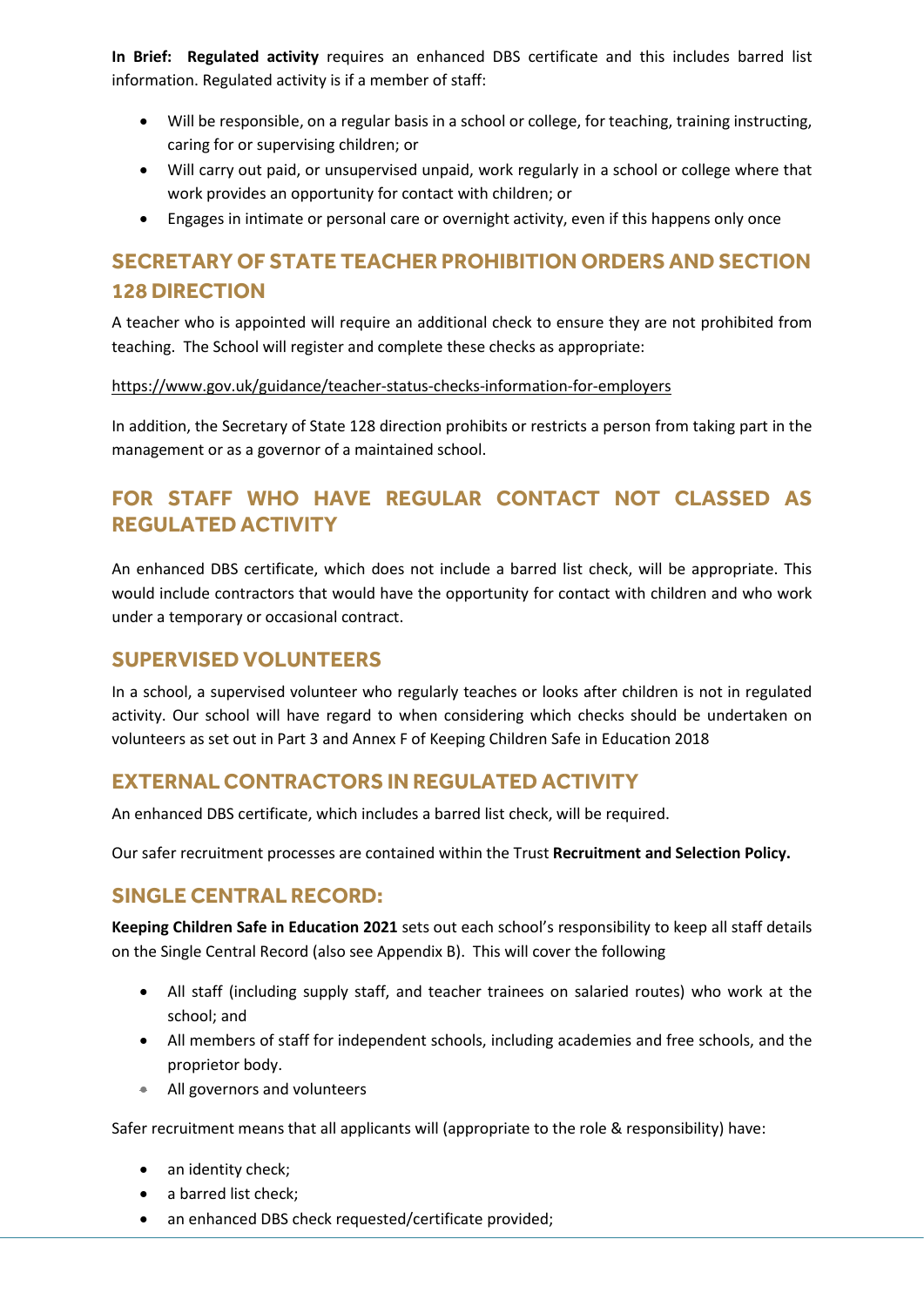- a prohibition from teaching check;
- further checks on people who have lived or worked outside the UK;
- a check of professional qualifications, where required; and
- a check to establish the person's right to work in the United Kingdom.

Further information on details that school must keep can be found in paragraph 253 of Keeping Children Safe in Education 2021

The School has a legal duty to refer to the DBS anyone who has harmed, or poses a risk of harm to a child (or vulnerable adult). The School will follow DBS guidance on referrals as per the GOV.UK website.

## **ALLEGATIONS OF ABUSE**

### <span id="page-19-0"></span>**AGAINST TEACHERS AND OTHER STAFF**

When an allegation is made against a member of staff, set procedures must be followed. It is rare for a child to make an entirely false or malicious allegation, although misunderstandings and misinterpretations of events do happen.

A child may also make an allegation against an innocent party because they are too afraid to name the real perpetrator. Even so, we must accept that some professionals do pose a serious risk to pupils and we must act on every allegation. Staff who are the subject of an allegation have the right to have their case dealt with fairly, quickly and consistently and to be kept informed of its progress. Suspension is not mandatory, nor is it automatic but, in some cases, staff may be suspended where this is deemed to be the best way to ensure that children are protected.

- Allegations against staff should be reported to the Head Teacher;
- Allegations against the Head Teacher should be reported to the Trust Lead or Chair of Governors;
- The Headteacher and/or Trust Lead/Chair of Governors must discuss the allegation with the Local Authority Designated Officer (LADO);
- The full procedures for dealing with allegations against staff can be found in the Trust Policy for Managing Allegations against staff (located on each school shared drive) or the Pan-Lancashire arrangements on allegations against staff:
	- o [http://panlancashirescb.proceduresonline.com/chapters/p\\_allegations.html](http://panlancashirescb.proceduresonline.com/chapters/p_allegations.html)

### **STAFF CONDUCT**

Staff that are concerned about the conduct of a colleague towards a pupil are undoubtedly placed in a very difficult situation. They may worry that they have misunderstood the situation and they will wonder whether a report could jeopardise their colleague's career. All staff must remember that the welfare of the child is paramount and that they have a duty to respond and inform the Designated Safeguarding Lead.

The Trust whistleblowing policy (available on each school shared drive) enables staff to raise concerns or allegations in confidence and for a sensitive enquiry to take place.

All concerns of poor practice or possible child abuse by colleagues should be reported to the school Headteacher. Complaints about the Headteacher should be reported to the Trust Lead or Chair of Governors.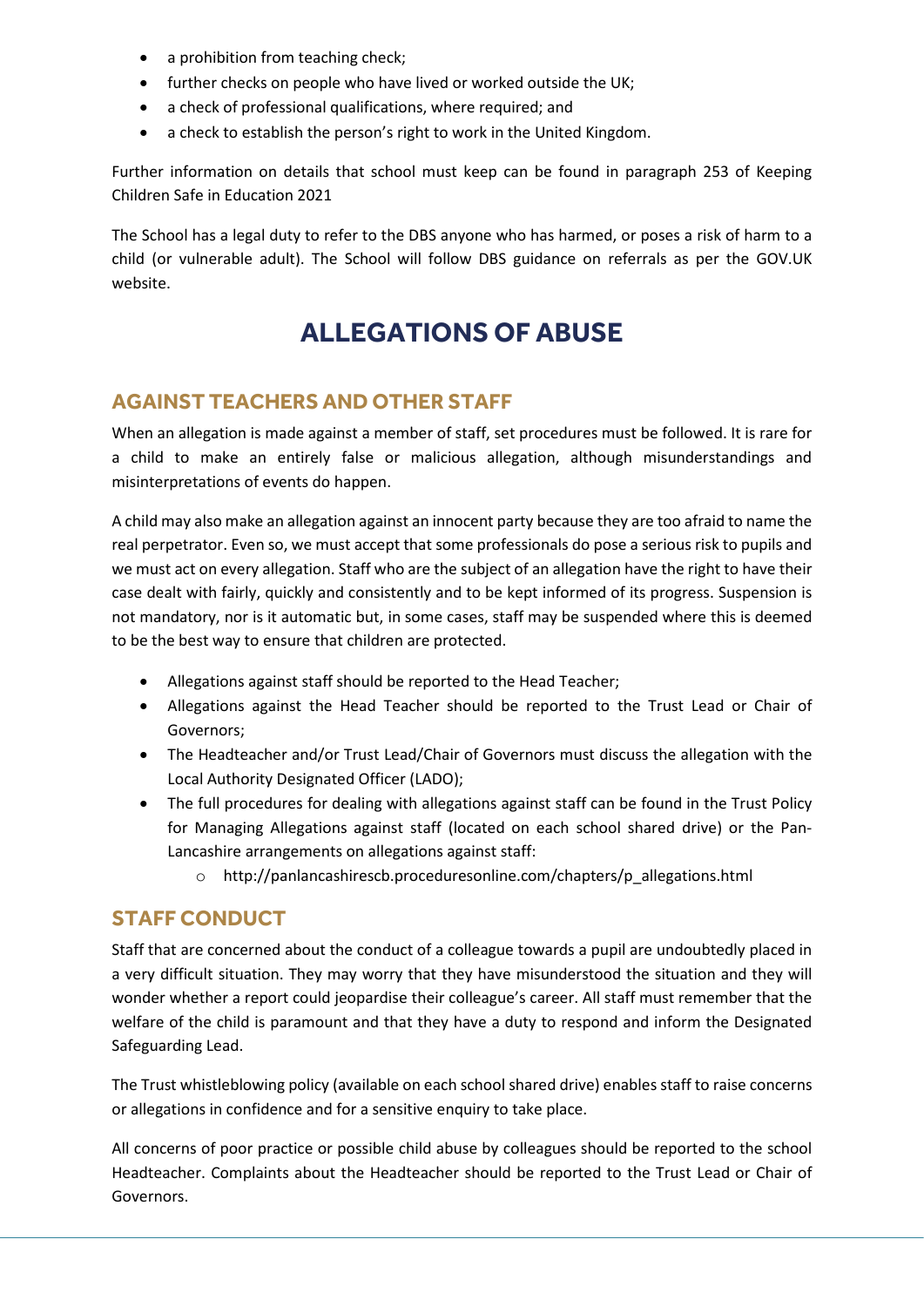## **ALLEGATIONS OF ABUSE MADE AGAINST OTHER CHILDREN**

Each school recognises that children are capable of abusing their peers (see also Sexual Violence and Harassment above) and will follow Pan-Lancashire guidance:

<span id="page-20-0"></span>[https://panlancashirescb.proceduresonline.com/chapters/p\\_peer\\_abuse.html](https://panlancashirescb.proceduresonline.com/chapters/p_peer_abuse.html) 

## **CONFIDENTIALITY, INFORMATION SHARING & RECORD KEEPING**

All staff will understand that child protection issues warrant a high level of confidentiality, not only out of respect for the pupil and staff involved but also to ensure that being released into the public domain does not compromise evidence.

Staff should only discuss concerns with the Designated Safeguarding Lead, Headteacher, Trust Lead or Chair of Governors (depending on who is the subject of the concern). That person will then decide who else needs to have the information and they will disseminate it on a 'need-to-know' basis.

Child protection information will be stored and handled in line with guidance from the **[Information](https://ico.org.uk/your-data-matters/schools/)  [Commissioner's Office](https://ico.org.uk/your-data-matters/schools/)** and UK GDPR requirements. Information is:

- Processed for limited purposes
- Adequate, relevant and not excessive
- Accurate
- Kept no longer than necessary guidance is 25 years after leaving school/education
- Processed in accordance with the data subject's rights
- Secure

Written record of concern forms will be stored in a locked facility and any electronic information will be password protected and only made available to relevant individuals.

Every effort will be made to prevent unauthorised access, and sensitive information should not be stored on laptop computers.

Child protection information will be stored separately from the pupil's school file and the school file will be 'tagged' to indicate that separate information is held.

Safeguarding information must follow the child throughout their education as an additional separate record but a copy must be retained by each school attended for the set time as referred to above/99 years.

Child protection records are normally exempt from the disclosure provisions of the Data Protection Act, which means that children and parents do not have an automatic right to see them. If any member of staff receives a request from a pupil or parent to see child protection records, they will refer the request to the Head Teacher or DSL.

As highlighted in Keeping Children Safe in Education, the Data Protection Act does not prevent school staff from sharing information with relevant agencies, where that information may help to protect a child.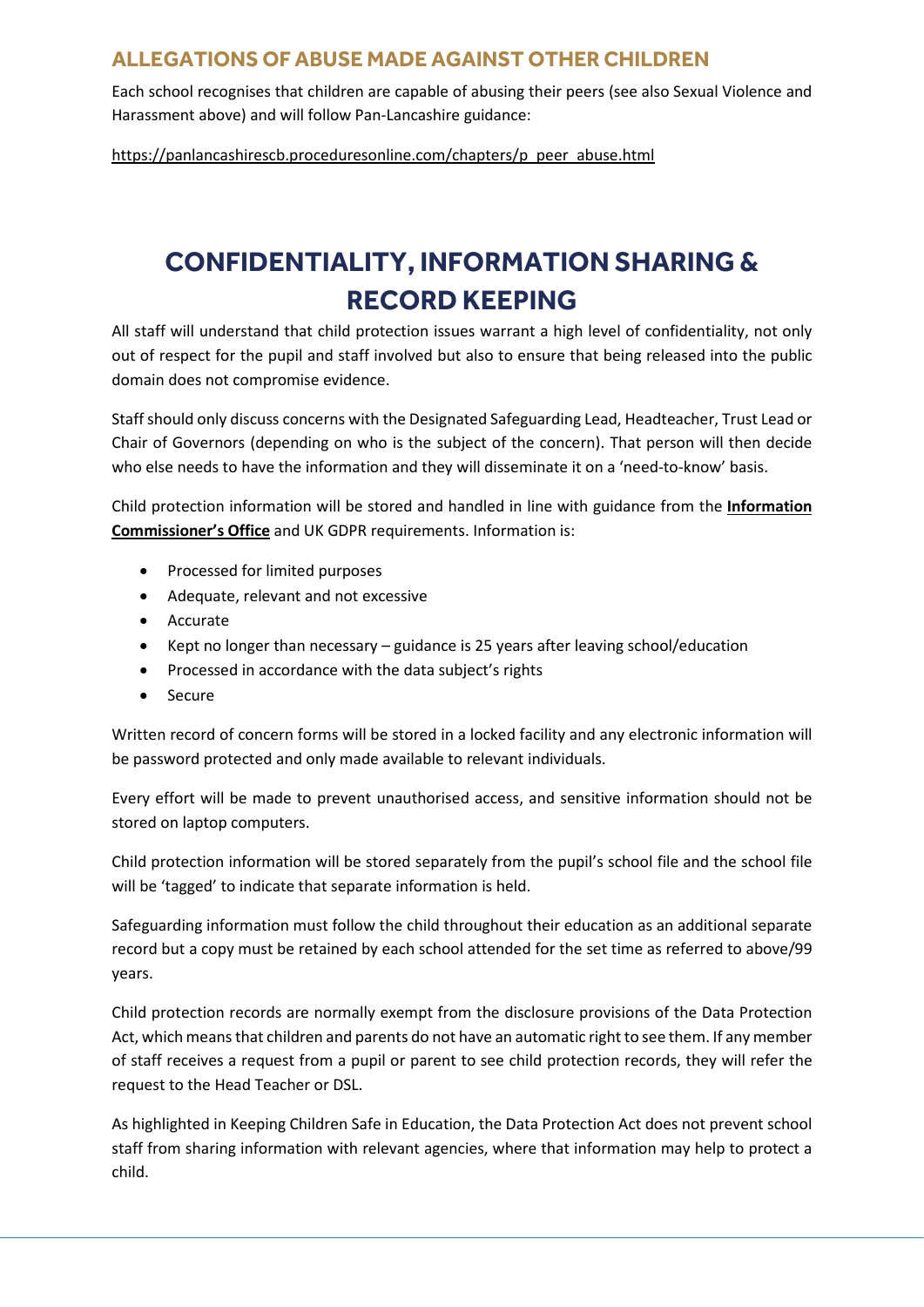The Trust/school policy on confidentiality and information-sharing is available to parents and pupils on request.

The policy will reflect the Pan-Lancashire arrangements on Information Sharing and Confidentiality:

<span id="page-21-0"></span>[http://panlancashirescb.proceduresonline.com/chapters/p\\_info\\_share\\_confident.html](http://panlancashirescb.proceduresonline.com/chapters/p_info_share_confident.html)

## **POLICIES THAT OFFER ADDITIONAL SAFEGUARDING INFORMATION/LINKS;**

**SEND POLICY** 

**COMPLAINTS PROCEDURE**

**WHISTLEBLOWING** 

**BEHAVIOUR POLICY** 

**DATA PROTECTION** 

**SCHOOL REMOTE LEARNING POLICY** 

**(AVAILABLE ON THE SCHOOL SHARED SYSTEMS)**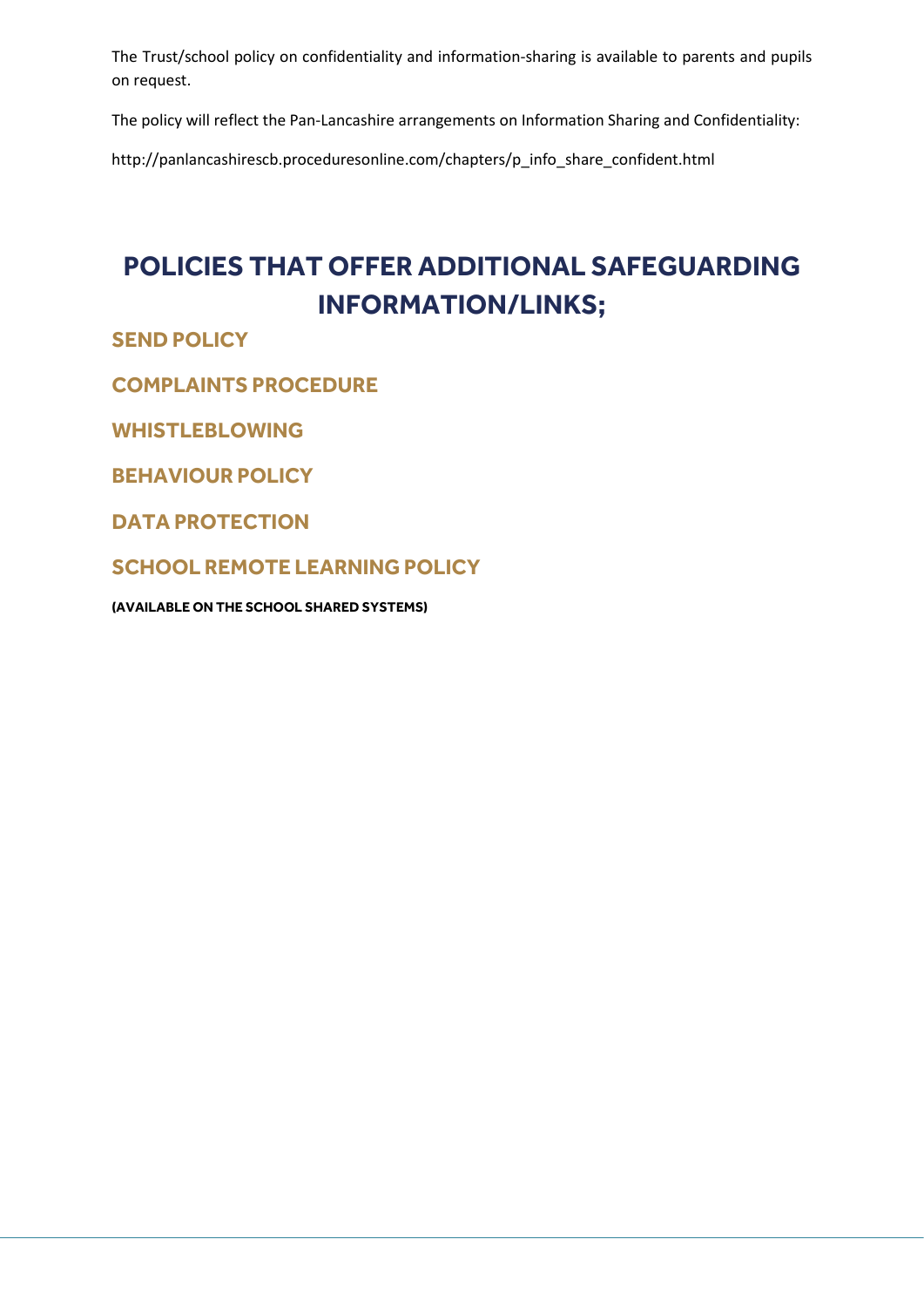## **APPENDIX A: WORKING WELL WITH CHILDREN AND FAMILIES IN LANCASHIRE – LEVELS OF NEED**

Parts 1 and 2 of Working Well with Children and Families in Lancashire provide guidance to assist all those whose work brings them into contact with children, young people and their families (including the unborn child) to identify the level of help and protection required to ensure children grow up in circumstances that achieve their best outcomes.

<span id="page-22-0"></span>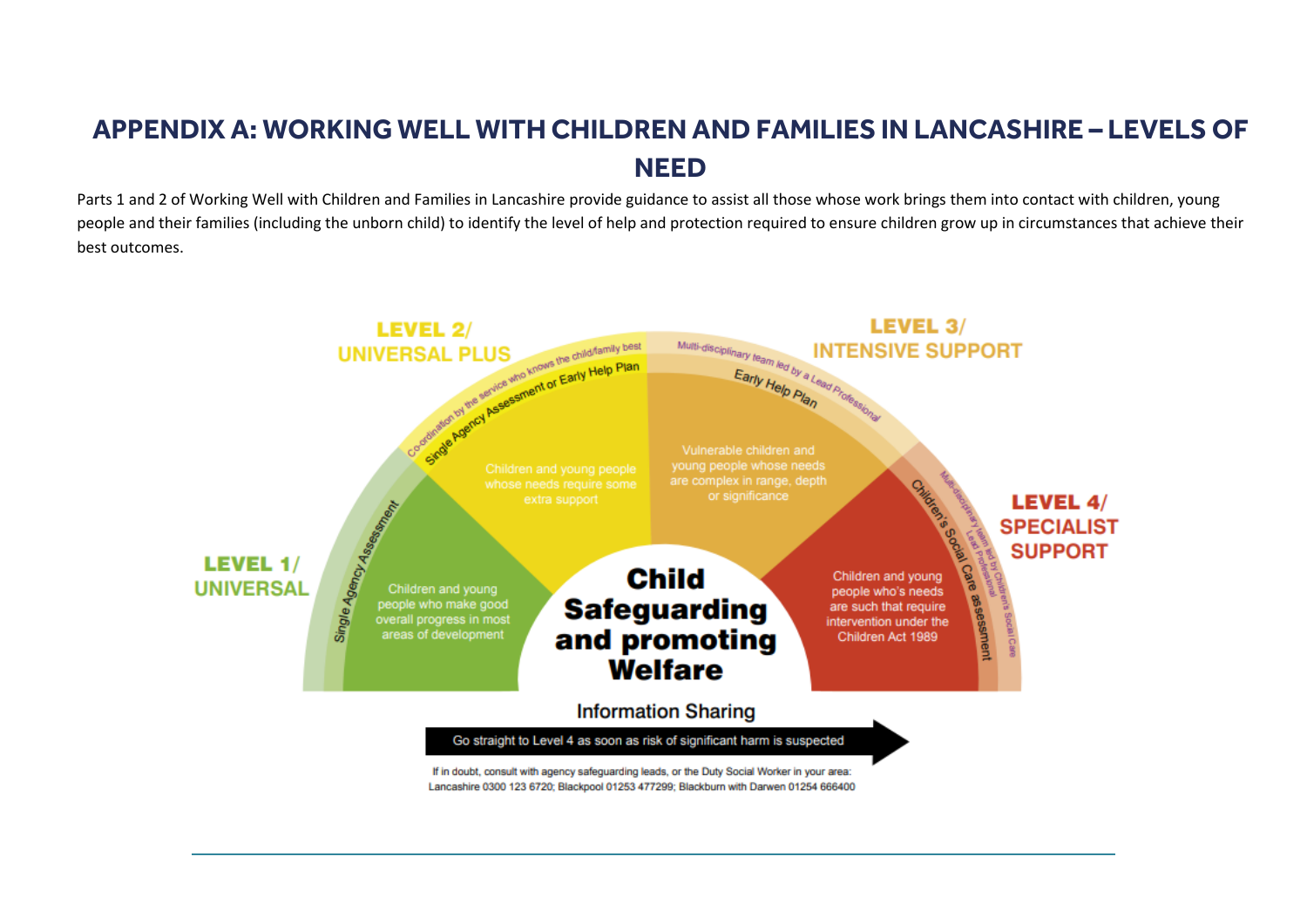### **LEVEL 1 NEEDS - UNIVERSAL**

Most children, young people and families will experience challenges in their lives that impact on their wellbeing. Most families will be able to weather these challenges (are resilient to them) either without help from services, or with advice, guidance and support from universal services, including empathy and understanding.

## **LEVEL 2 NEEDS - UNIVERSAL PLUS**

Some children, young people and families will need support from people who know them well and have established relationships with them to meet some challenges where advice and guidance has not been enough to help the family achieve change or where a child or young person needs additional support to help them to thrive.

### **LEVEL 3 NEEDS - INTENSIVE**

A small number of children, young people and families will experience significant difficulties and will need coordinated support from experts working with them to find sustainable solutions that reduce the impact of challenge on the wellbeing and development of children and young people.

## **LEVEL 4 NEEDS - SPECIALIST**

In exceptional cases families need specialist, statutory support that is designed to maintain or repair relationships and keep families together wherever possible. In some very specific circumstances, the needs are so great that children need to be away from their family to ensure that they are protected from harm and in these circumstances the local authority becomes their "corporate parent".

Each local authority area covered by Working Well with Children and Families in Lancashire has its own Part 3 which sets out local services and how these can be accessed. All of the documents can be accessed here: https://panlancashirescb.proceduresonline.com/chapters/p\_work\_well\_chfam.html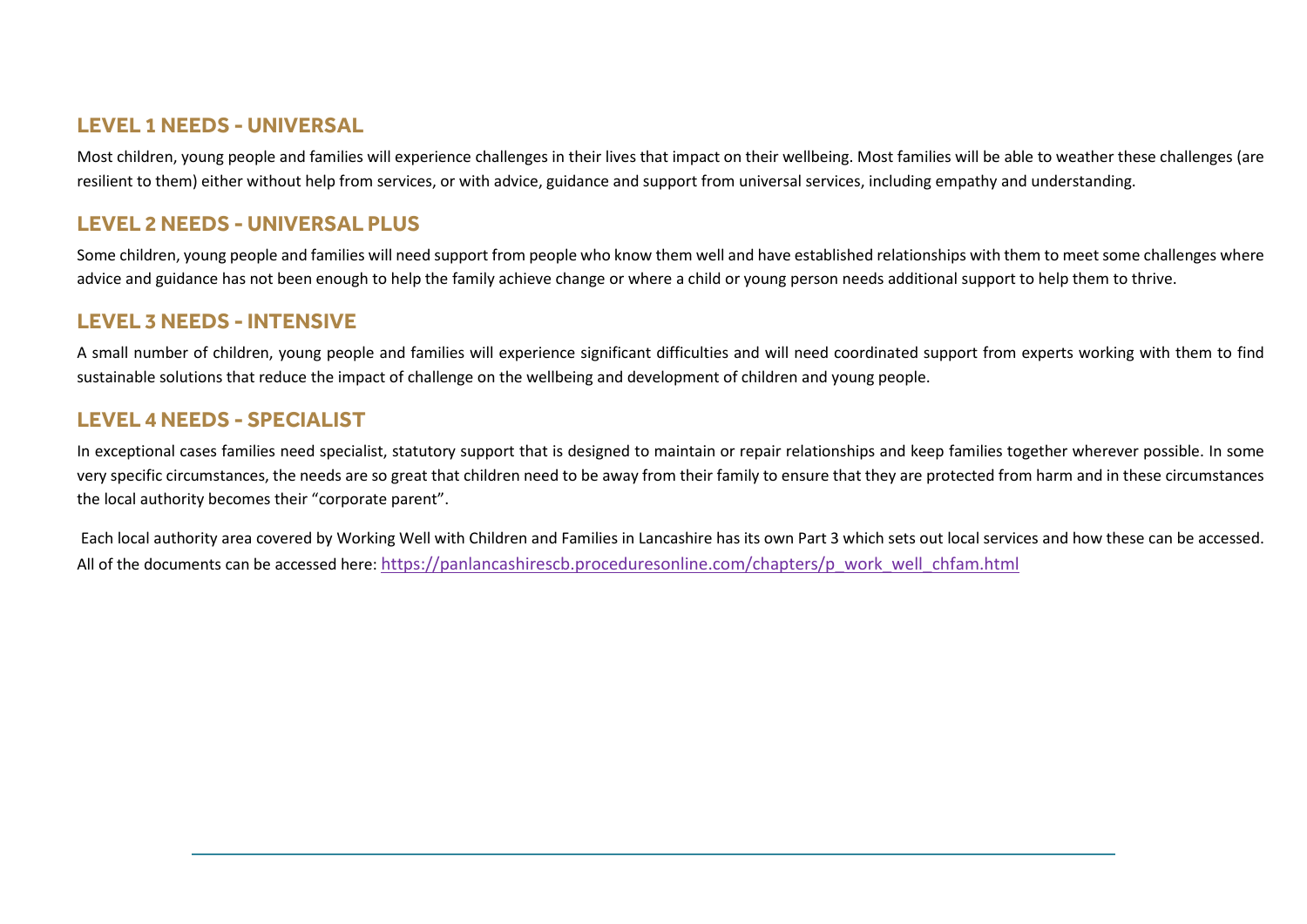## **APPENDIX B: SUGGESTED SINGLE CENTRAL RECORD TEMPLATE**

<span id="page-24-0"></span>

|      |         | Identity                   |                     |                                       | Qualifications                                | Prohibition<br>from<br>teaching or<br>management<br>check<br>(section 128)* | List<br>99/Barred<br>List check |                              | DBS/enhanced         | <b>Child Care</b><br>Regulations<br>2009 check | Right to<br>work in the<br><b>UK</b> | Overseas<br>criminal<br>records<br>checks |
|------|---------|----------------------------|---------------------|---------------------------------------|-----------------------------------------------|-----------------------------------------------------------------------------|---------------------------------|------------------------------|----------------------|------------------------------------------------|--------------------------------------|-------------------------------------------|
| Name | Address | Date<br>of<br><b>Birth</b> | Evidenced<br>& date | Qualifications<br>required:<br>yes/no | Qualifications<br>evidenced:<br>yes/no & date | Check<br>evidenced & evidenced &<br>date                                    | Check<br>date                   | Check<br>evidenced<br>& date | Disclosure<br>Number | Check,<br>evidenced<br>&date                   | Check<br>evidenced<br>& date         | Check<br>evidenced &<br>date              |
|      |         |                            |                     |                                       |                                               |                                                                             |                                 |                              |                      |                                                |                                      |                                           |
|      |         |                            |                     |                                       |                                               |                                                                             |                                 |                              |                      |                                                |                                      |                                           |
|      |         |                            |                     |                                       |                                               |                                                                             |                                 |                              |                      |                                                |                                      |                                           |
|      |         |                            |                     |                                       |                                               |                                                                             |                                 |                              |                      |                                                |                                      |                                           |
|      |         |                            |                     |                                       |                                               |                                                                             |                                 |                              |                      |                                                |                                      |                                           |
|      |         |                            |                     |                                       |                                               |                                                                             |                                 |                              |                      |                                                |                                      |                                           |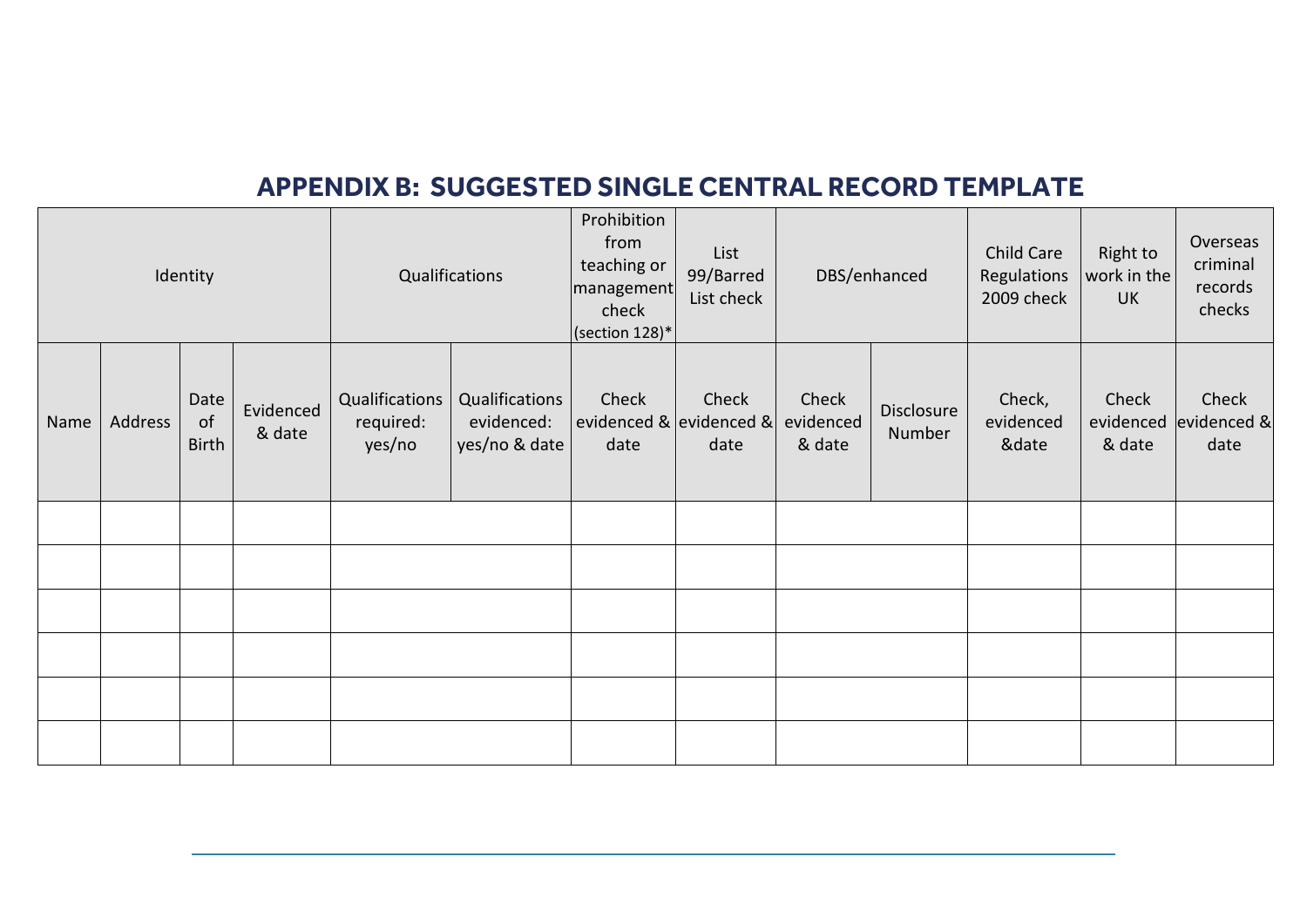**\*** Maintained schools are required to undertake Section 128 checks on governors, although there is no statutory requirement to record governors on the Single Central Record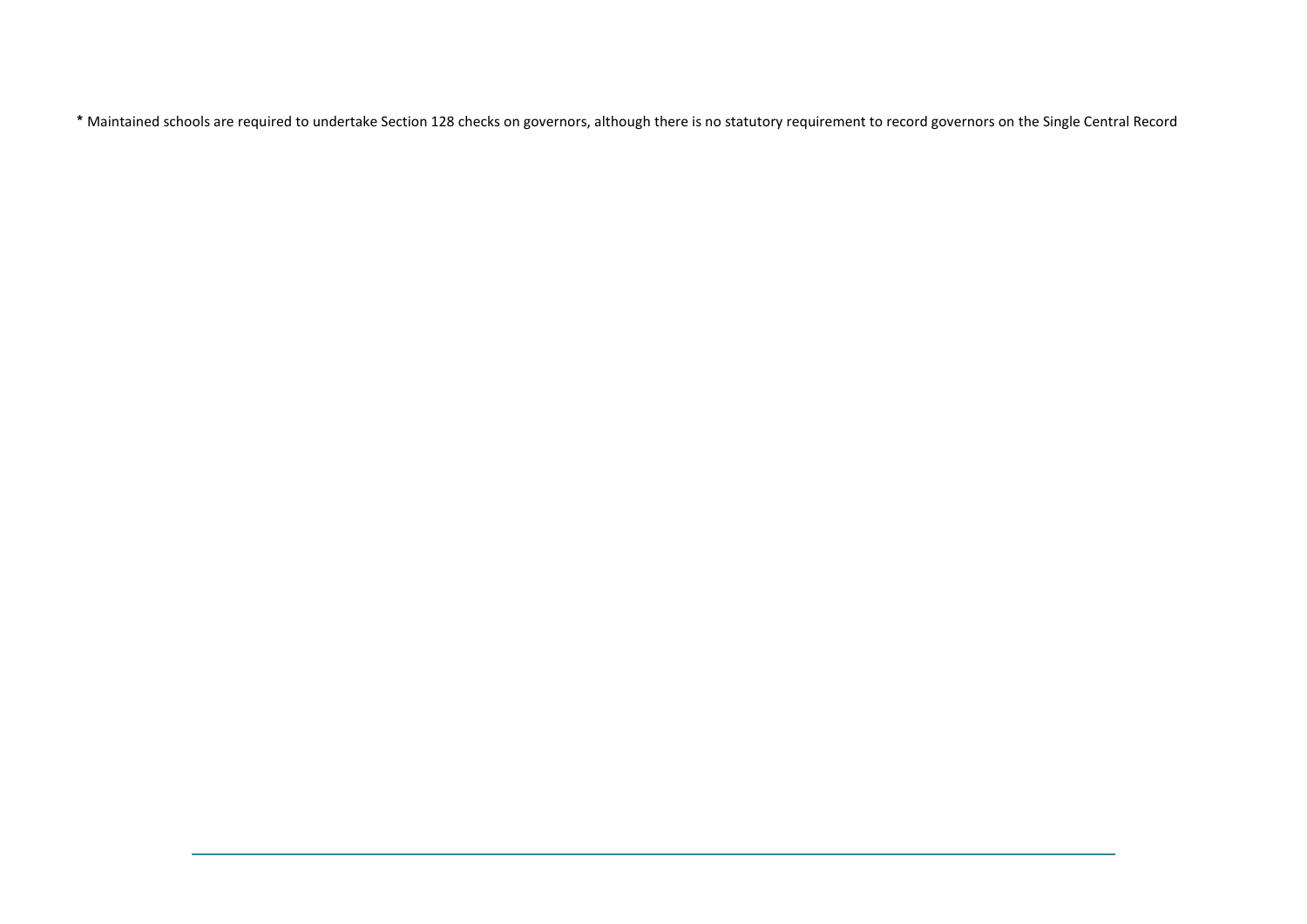### **Appendix C – Crosshill School – KEY CONTACT INFORMATION**

Designated Safeguarding Lead: **Rachel Hadfield** Deputy Designated Safeguarding Lead: **Ceri Hamill** Head Teacher: **Lidia Gardner** Nominated Governor: **Suzanne Smith**

**The Designated Safeguarding Lead is**: Rachel Hadfield

Contact email[: RHadfield267@crosshill.blackburn.sch.uk](mailto:RHadfield267@crosshill.blackburn.sch.uk) tel: 01254666402

**The deputy Designated Safeguarding Lead is** Ceri Hamill

Contact email[: CHamill596@crosshill.blackburn.sch.uk](mailto:CHamill596@crosshill.blackburn.sch.uk) tel: 01254667713

**The nominated Safeguarding and Child Protection Governor is** Suzanne Smith

**The Headteacher is** Lidia Gardner

Contact email[: LGardner687@crosshill.blackburn.sch.uk](mailto:LGardner687@crosshill.blackburn.sch.uk) tel: 01254667713

**The Trust Safeguarding Lead** is Diane Johnson

Contact email[: dianestraighttalk@icloud.com](mailto:dianestraighttalk@icloud.com)

**The LADO for Blackburn with Darwen is**: Megan Dumpleton

Contact email[: megan.dumpleton@blackburn.gov.uk](mailto:megan.dumpleton@blackburn.gov.uk) tel: 01254 585184

**Blackburn with Darwen – Children's Advice and Duty Service (CADS): 01254 666400**

**Blackburn with Darwen – Emergency Duty Team: 01254 587547 (out of office hours)**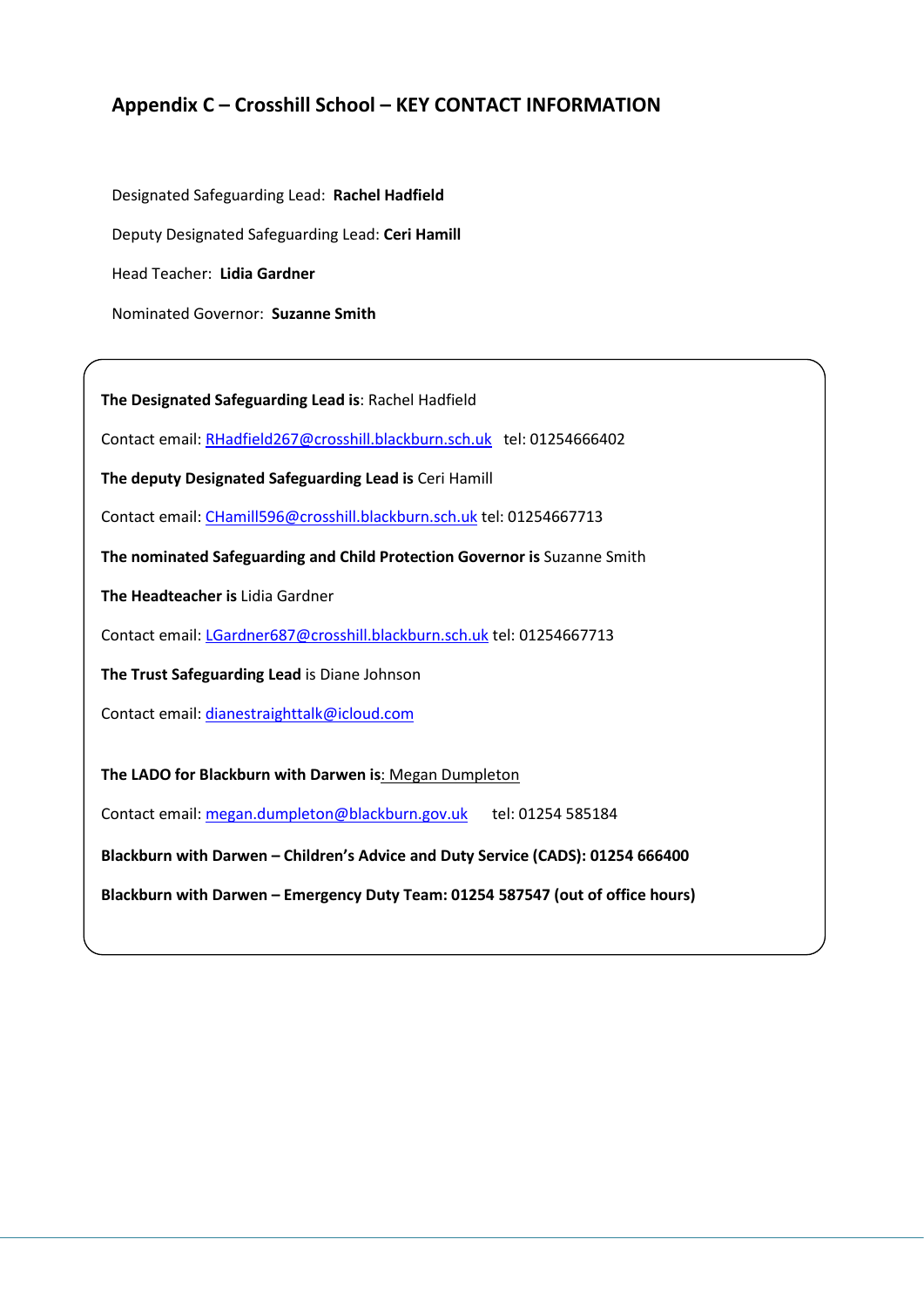## **Appendix D – BCHS School - KEY CONTACT INFORMATION**

Designated Safeguarding Lead: **Steve Archer** Deputy Designated Safeguarding Lead: **Mateen Kamaluddin** Head Teacher: **Shanaz Hussain** Nominated Governor: **Derek Elliott**

**The Designated Safeguarding Lead is**: Steve Archer Contact email: SArcher512@bchs.co.uk tel: 01254 505736 **The deputy Designated Safeguarding Lead is** Mateen Kamaluddin Contact email[: MKamaluddin374@bchs.co.uk](mailto:MKamaluddin374@bchs.co.uk) tel: 01254 505752 **The nominated Safeguarding and Child Protection Governor is** Suzanne Smith **The Headteacher is** Shanaz Hussain Contact email[: SHussain365@bchs.co.uk](mailto:SHussain365@bchs.co.uk) tel: 01254 505709 **The Trust Safeguarding Lead** is Diane Johnson Contact email[: dianestraighttalk@icloud.com](mailto:dianestraighttalk@icloud.com) **The LADO for Blackburn with Darwen is**: Megan Dumpleton Contact email[: megan.dumpleton@blackburn.gov.uk](mailto:megan.dumpleton@blackburn.gov.uk) tel: 01254 585184 **Blackburn with Darwen – Children's Advice and Duty Service (CADS): 01254 666400**

**Blackburn with Darwen – Emergency Duty Team: 01254 587547 (out of office hours)**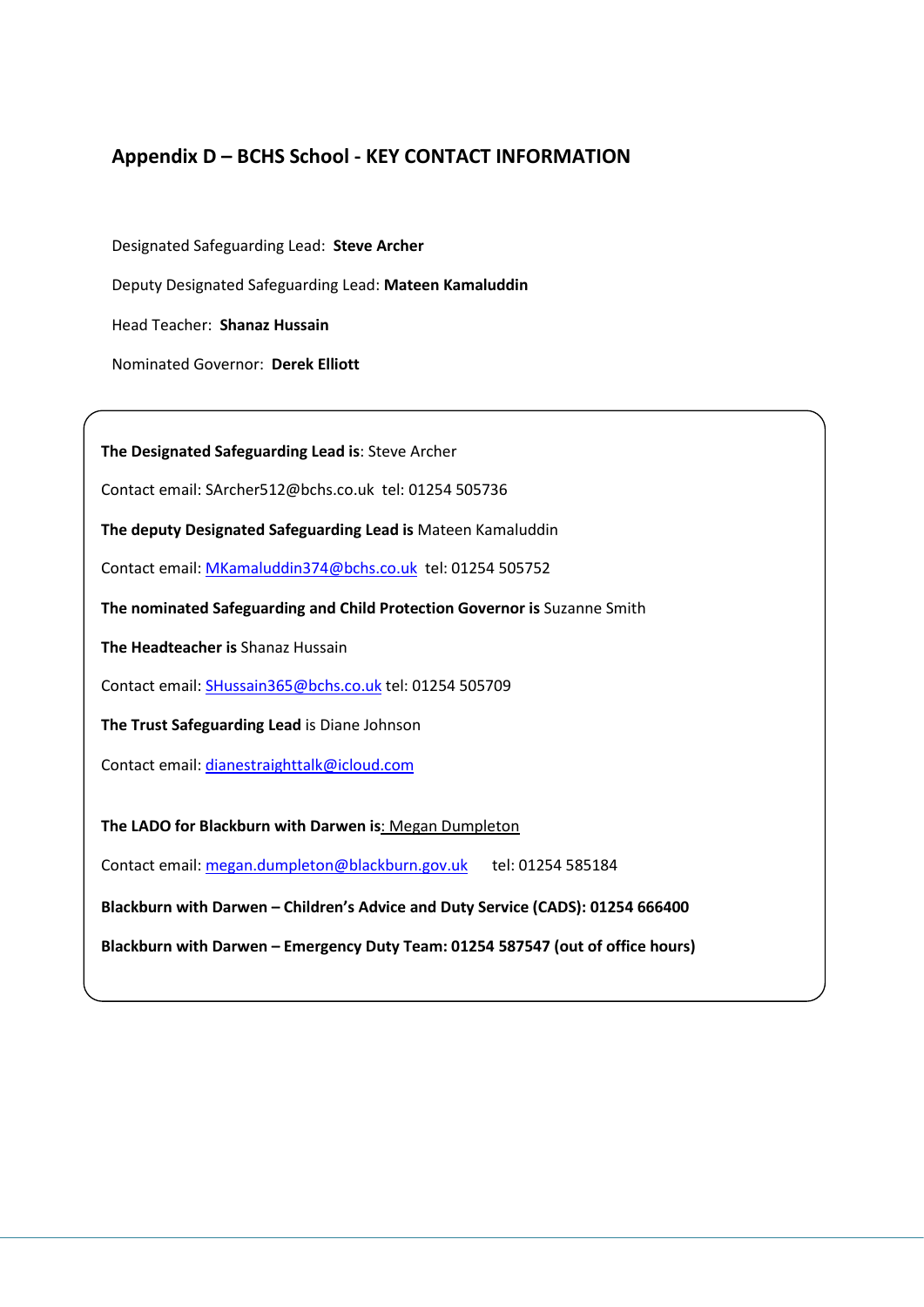### **Appendix E – Lotus School - KEY CONTACT INFORMATION**

Designated Safeguarding Lead: **Melanie Kelsall/Steph Owen**

Deputy Designated Safeguarding Lead: **Julie Ward**

Head Teacher: **Melanie Kelsall**

Nominated Governor: **Mike Coole**

**The Designated Safeguarding Lead is**: Melanie Kelsall/Steph Owen Contact email: [mkelsall720@lotusschool.co.uk](mailto:mkelsall720@lotusschool.co.uk) [SOwen815@lotusschool.co.uk](mailto:SOwen815@lotusschool.co.uk) Tel: 01253 531415 **The Deputy Designated Safeguarding Lead is** Julie Ward Contact email[: jward737@lotusschool.co.uk](mailto:jward737@lotusschool.co.uk) tel: 01253 531415 **The Nominated Safeguarding and Child Protection Governor is** Mike Coole Contact email mike.coole@groundworks.org.uk **The Headteacher is** Melanie Kelsall Contact email[: mkelsall720@lotusschool.co.uk](mailto:mkelsall720@lotusschool.co.uk) Tel: 01253 531415 **The Trust Safeguarding Lead** is Diane Johnson Contact email[: dianestraighttalk@icloud.com](mailto:dianestraighttalk@icloud.com)  **The LADO for Blackpool is** Billy Evans: Contact email[: Billy.Evans@blackpool.gov.uk,](mailto:Billy.Evans@blackpool.gov.uk) tel 01253 477541 **Blackpool – Children's Advice and Duty Team: 01253 477299 Blackpool – Emergency Duty Team (out of hours): 01253 477600**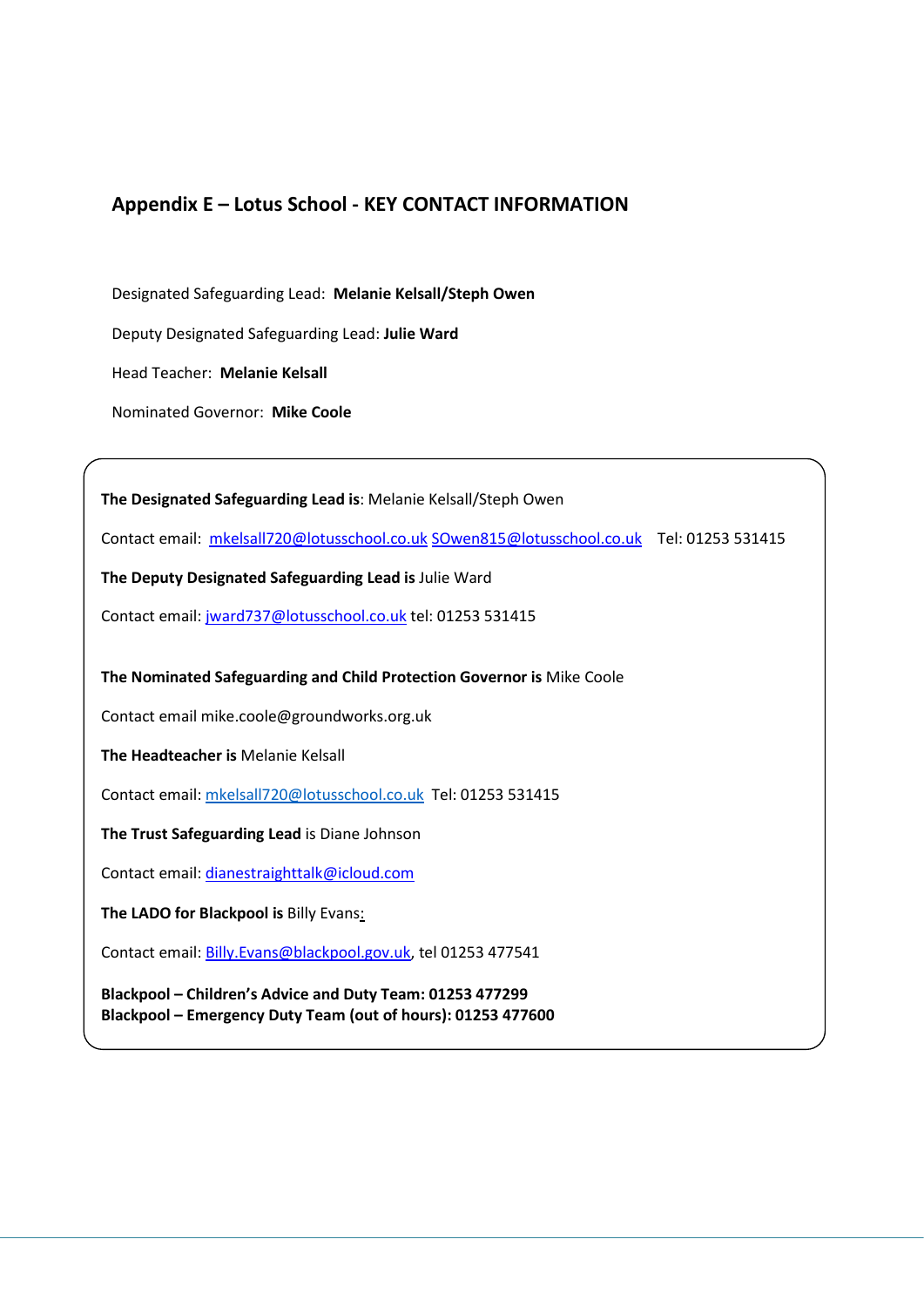## **Missing from Education Student Risk Assessment Proforma**

## **– INSET SPECIFIC SCHOOL LOGO**

#### **Student Information**

- The pupils name/s;
- date of birth;
- status (for example EHCP/SEND/safeguarding status/looked after child);
- responsible authority;
- Description of child;
- Medical history, if relevant;
- Any relevant safeguarding information;

#### ANYTHING YOU THINK IS IMPORTANT OR USEFUL

#### **Which significant risks have been identified for student?**

- *a) The risk posed is immediate and there are substantial grounds for believing that the child/young person is in danger through their own vulnerability. Vulnerability characteristics may include:*
- Children on a plan (Early Help, Child in Need, Looked After or Child Protection Plan);
- A disability and/or special educational needs;
- Substance misuse;
- Education health care plan;
- Identified Mental Health Issue.

*b) The risk posed is immediate and there are substantial grounds for believing that the public is in danger:*

There are indications that the child/young person has already come to harm (CSE, grooming, radicalisation etc.).

#### **What contributory Factors need to be considered regarding the student?**

Other contributory factors should be taken into consideration when determining if the pupil is at significant risk, for example:

- Have there been past concerns about this child and family which together with the sudden disappearance are worrying?
- Is there any known history of drug or alcohol dependency within the family?
- Is there any known history of domestic violence?
- Is there concern about the parent/carer's ability to protect the child from harm?
- Is this very sudden and unexpected behaviour?
- Have there been any past concerns about the child associating with significantly older young people or adults?
- Was there any significant incident prior to the child's unexplained absence?
- Has the child been a victim of bullying?
- Are there health reasons to believe that the child is at risk? e.g. does the child need essential medication or health care?
- Was the child noted to be depressed prior to the child's unexplained absence?
- Are there religious or cultural reasons to believe that the child is at risk? e.g. rites of passage, female genital mutilation or forced marriage planned for the child?

#### **Missing from Education History (Chronological)**

- Where and when they went missing;
- Who, if anyone, they went missing with;
- Description of what happened
- Circumstances or events around going missing with relevant safeguarding information;